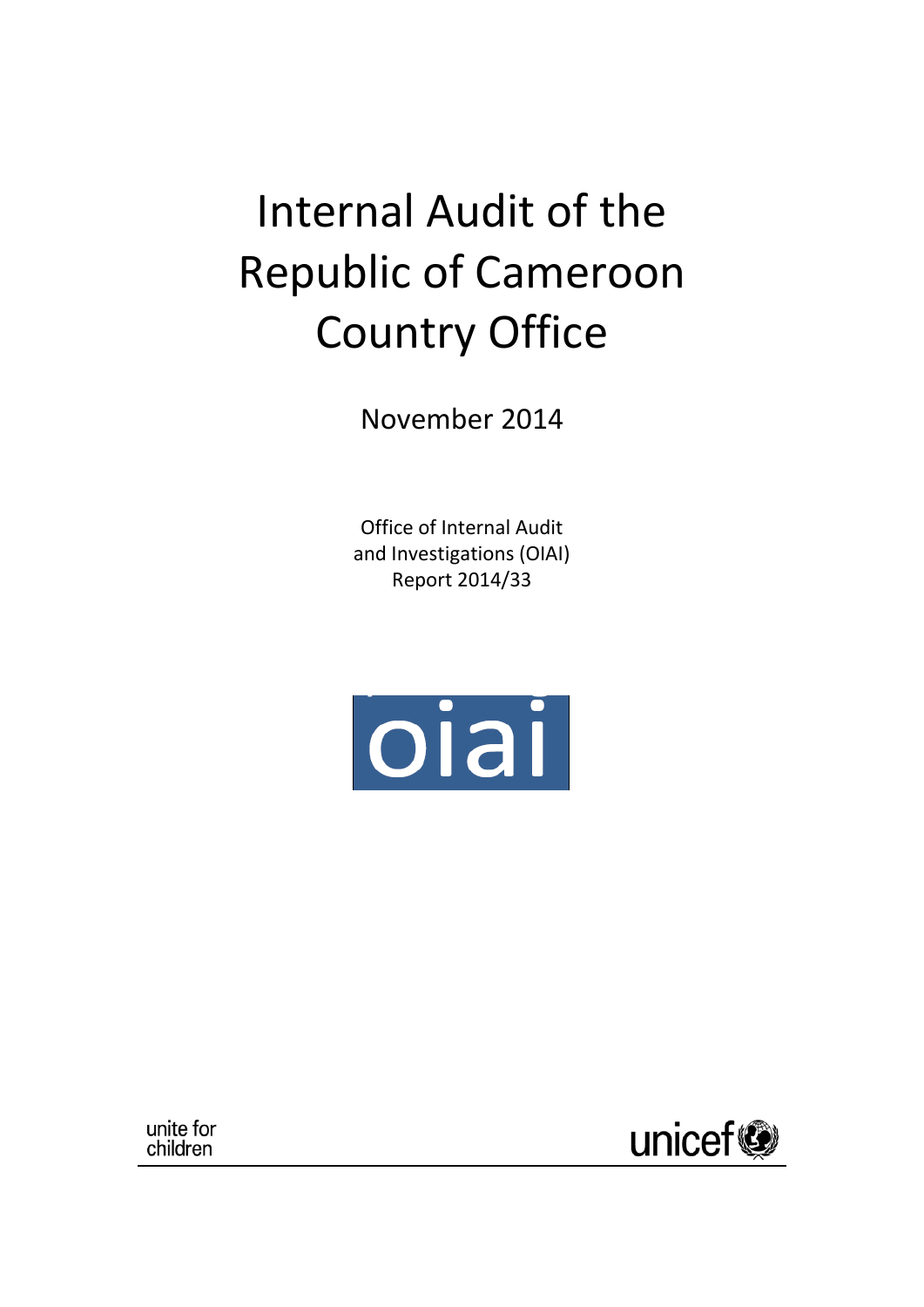# Summary

\_\_\_\_\_\_\_\_\_\_\_\_\_\_\_\_\_\_\_\_\_\_\_\_\_\_\_\_\_\_\_\_\_\_\_\_\_\_\_\_\_\_\_\_\_\_\_\_\_\_\_\_\_\_\_\_\_\_\_\_\_\_\_\_\_\_\_\_\_\_\_\_\_\_\_\_\_\_\_\_\_\_

The Office of Internal Audit and Investigations (OIAI) has conducted an audit of the Cameroon Country Office. The audit team visited the office from 23 June to 11 July 2013. The audit sought to assess the governance, programme management and operations support over the office's activities, and covered the period from January 2013 to July 2014.

The budget for the 2013-2017 programme is US\$ 79.5 million, of which US\$ 31.8 million is Regular Resources (RR) and US\$ 47.7 million is Other Resources (OR). RR are core resources that are not earmarked for a specific purpose, and can be used by UNICEF wherever they are needed. OR are contributions that may have been made for a specific purpose such as a particular programme, strategic priority or emergency response, and may not always be used for other purposes without the donor's agreement. An office is expected to raise the bulk of the resources it needs for the country programme itself, as OR.

The country office is in the capital, Yaoundé. There are three zone offices, in Douala, Bertoua and Maroua.

#### Action agreed following the audit

As a result of the audit, and in discussion with the audit team, the country office has agreed to take a number of measures to address all the issues raised in this report. Six of these are being implemented by the country office as a high priority – that is to say, they concern issues that require immediate management attention. These measures are as follows:

- There had been high turnover of senior staff in the country office and a number of other key positions had been vacant for long periods. The office, with support from the Regional Office, has agreed to develop a human-resources plan to minimize programme interruptions and to support office governance.
- The office has agreed to document the situation analysis (SitAn) for the country and justify changes in planned results for the rest of the country programme. The office will also provide partners with information on, and the rationale for, the new programme results structure, and obtain their agreement; update the integrated monitoring and evaluation plan to include the activities needed to draw up the needed indicators; and ensure that the information for missing baselines and targets is collected.
- The office has agreed to prepare and implement a comprehensive HACT implementation plan that includes training for staff and implementing partners, and ensure compliance with UNICEF policies on cash-transfer management.
- There had been non-compliance with the UNICEF policy on agreement of project cooperation agreements (PCAs) for construction work, and weaknesses in oversight over the work itself. There were also delays in the implementation of construction work through NGOs that were attributable at least in part to PCAs and short-term funding that were not aligned to the construction timeline. The office has agreed to extend the duration of the current agreements and ensure that an audit is done to ensure a proper use of funds.
- The office has also agreed to take a number of stepsin order to comply with UNICEF policy on construction agreements, and to submit a request to Supply Division to review progress on the work in hand.
- The office's cash-transfer management was not in line with UNICEF policies and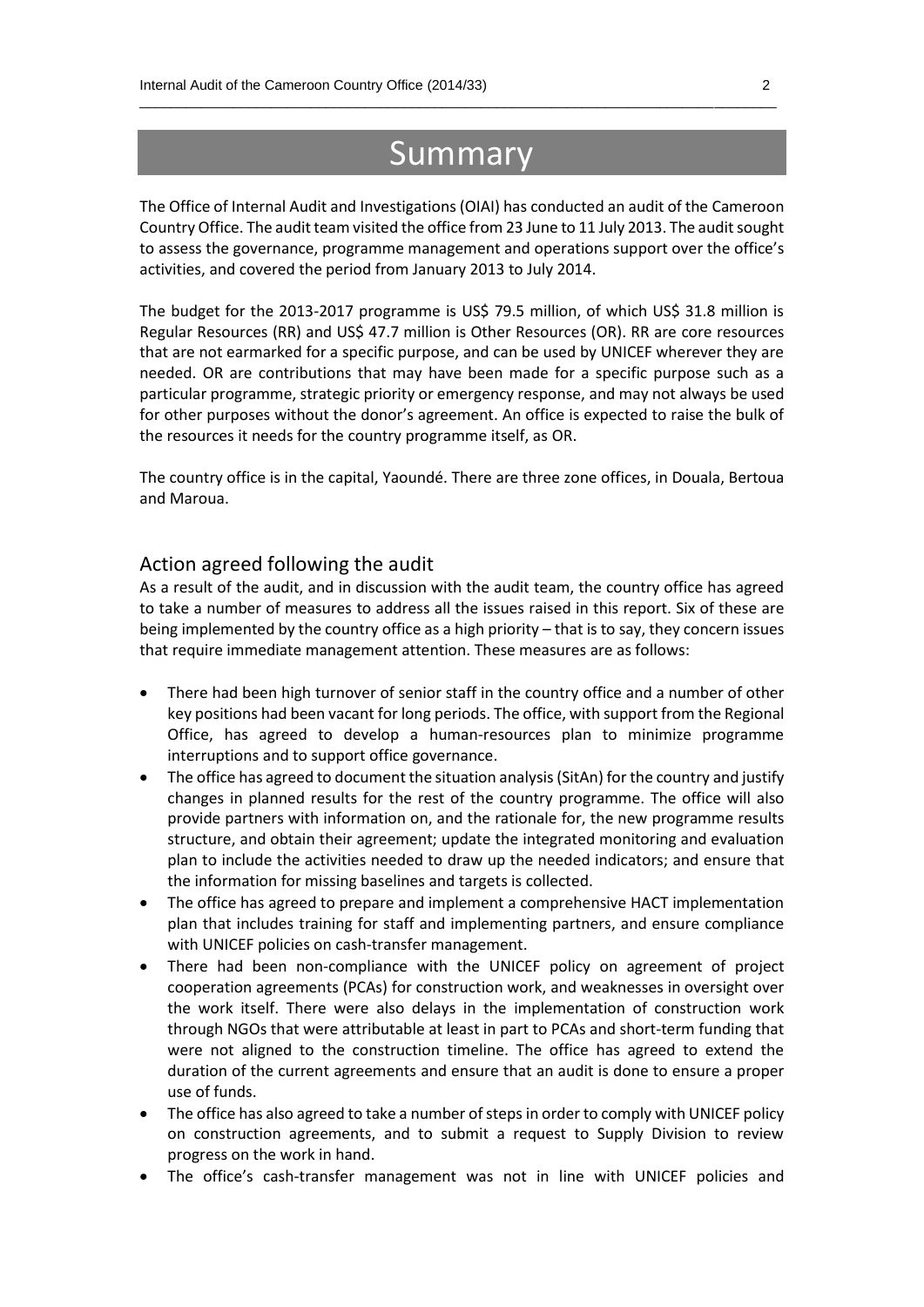procedures. Funds were released to multiple partners through one account, and to partners with long-outstanding amounts, without appropriate authorization; there were cash transfers released as expenditures; and disbursements made were not in line with agreed workplans. The office has agreed to strengthen its cash-transfer management and comply with UNICEF policy.

\_\_\_\_\_\_\_\_\_\_\_\_\_\_\_\_\_\_\_\_\_\_\_\_\_\_\_\_\_\_\_\_\_\_\_\_\_\_\_\_\_\_\_\_\_\_\_\_\_\_\_\_\_\_\_\_\_\_\_\_\_\_\_\_\_\_\_\_\_\_\_\_\_\_\_\_\_\_\_\_\_\_

#### Conclusion

Based on the audit work performed, OIAI concluded that the controls and processes over the country office, as defined above, needed improvement to be adequately established and functioning.

Office of Internal Audit and Investigations November 2014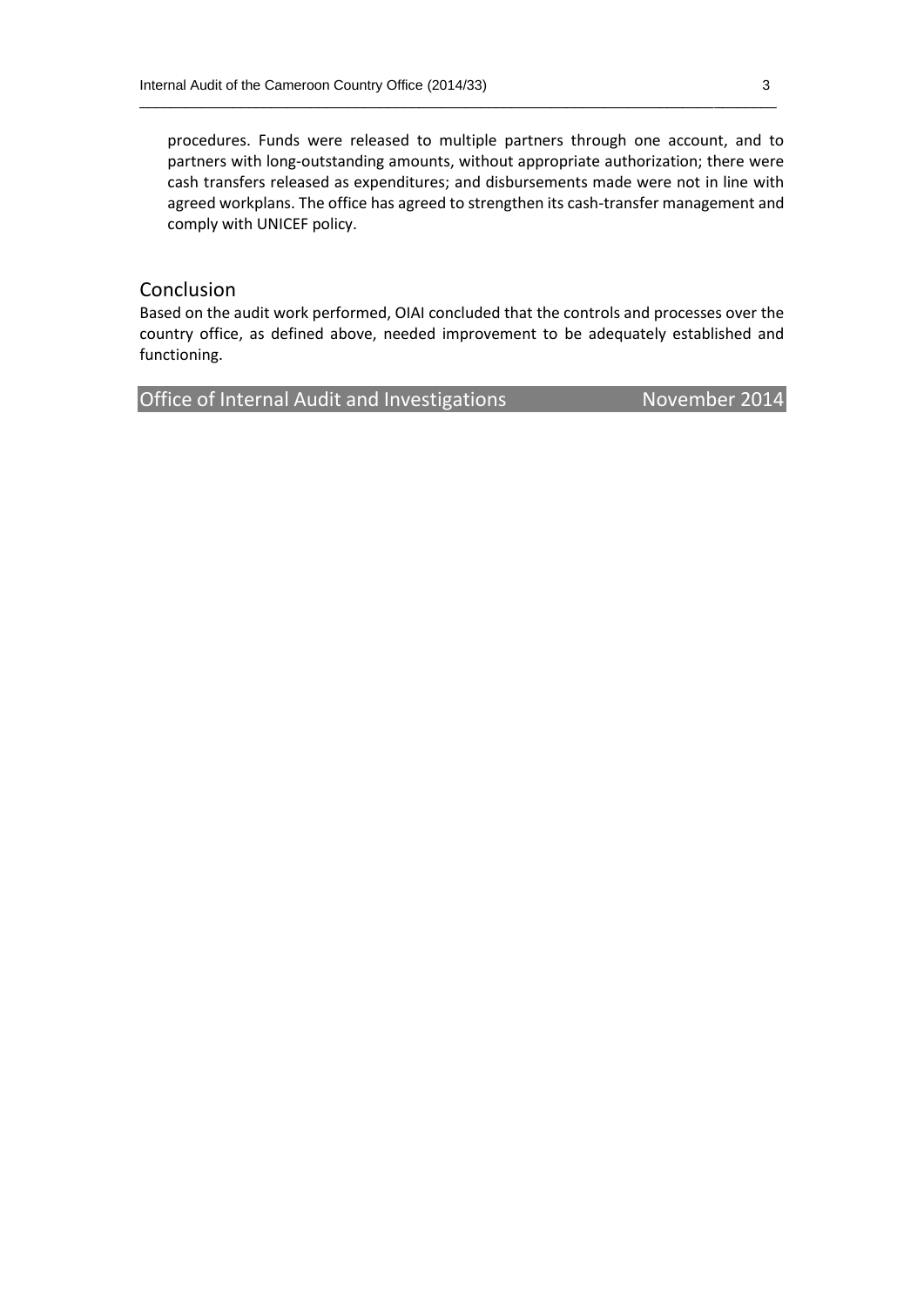# Contents

\_\_\_\_\_\_\_\_\_\_\_\_\_\_\_\_\_\_\_\_\_\_\_\_\_\_\_\_\_\_\_\_\_\_\_\_\_\_\_\_\_\_\_\_\_\_\_\_\_\_\_\_\_\_\_\_\_\_\_\_\_\_\_\_\_\_\_\_\_\_\_\_\_\_\_\_\_\_\_\_\_\_

| <b>Summary</b>                                                     | $\mathbf{2}$ |
|--------------------------------------------------------------------|--------------|
| <b>Objectives</b>                                                  | 5            |
| <b>Audit Observations</b>                                          | 5            |
| Governance                                                         | 5            |
| Staffing and recruitment                                           | 5            |
| Zone-office structures                                             | 7            |
| Office priorities and performance measurement                      | 8            |
| Enterprise risk management                                         | 9            |
| Governance: Conclusion                                             | 9            |
| <b>Programme management</b>                                        | 10           |
| Country programme planning                                         | 10           |
| Preparation and implementation of workplans                        | 12           |
| Planning for emergencies                                           | 12           |
| Harmonized Approach to Cash Transfers                              | 13           |
| Oversight of construction work                                     | 14           |
| Resource mobilization                                              | 17           |
| Monitoring of programme implementation                             | 18           |
| Integrated monitoring and evaluation plan                          | 20           |
| Donor reporting                                                    | 21           |
| Programme management: Conclusion                                   | 22           |
| <b>Operations support</b>                                          | 23           |
| Management of cash transfers                                       | 23           |
| Procurement of goods and services                                  | 25           |
| Asset management                                                   | 26           |
| <b>Operations support: Conclusion</b>                              | 27           |
| Annex A: Methodology, and definition of priorities and conclusions | 28           |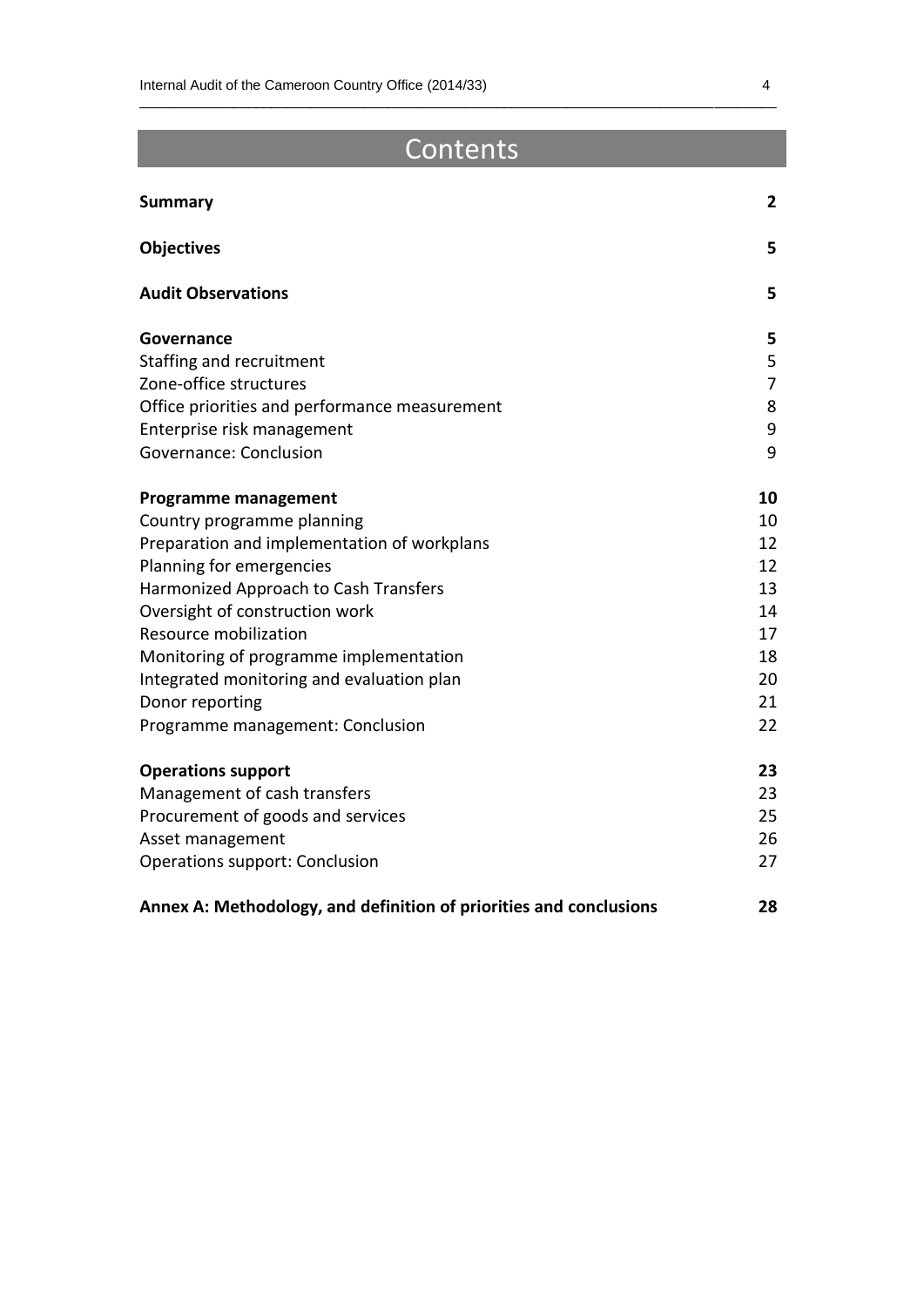# **Objectives**

\_\_\_\_\_\_\_\_\_\_\_\_\_\_\_\_\_\_\_\_\_\_\_\_\_\_\_\_\_\_\_\_\_\_\_\_\_\_\_\_\_\_\_\_\_\_\_\_\_\_\_\_\_\_\_\_\_\_\_\_\_\_\_\_\_\_\_\_\_\_\_\_\_\_\_\_\_\_\_\_\_\_

The objective of the country-office audit is to provide assurance as to whether there are adequate and effective controls, risk-management and governance processes over a number of key areas in the office. In addition to this assurance service, the audit report identifies, as appropriate, noteworthy practices that merit sharing with other UNICEF offices.

The audit observations are reported upon under three headings; governance, programme management and operations support. The introductory paragraphs that begin each of these sections explain what was covered in that particular area, and between them define the scope of the audit.

# Audit observations

### 1 Governance

In this area, the audit reviews the supervisory and regulatory processes that support the country programme. The scope of the audit in this area includes the following:

- **Supervisory** structures, including advisory teams and statutory committees.
- **Identification** of the country office's priorities and expected results and clear communication thereof to staff and the host country.
- **Staffing structure** and its alignment to the needs of the programme.
- **Performance measurement**, including establishment of standards and indicators to which management and staff are held accountable.
- **Delegation** of authorities and responsibilities to staff, including the provision of necessary guidance, holding staff accountable, and assessing their performance.
- **Risk management**: the office's approach to external and internal risks to achievement of its objectives.
- **Ethics**, including encouragement of ethical behaviour, staff awareness of UNICEF's ethical policies and zero tolerance of fraud, and procedures for reporting and investigating violations of those policies.

All the areas above were covered in this audit.

#### Staffing and recruitment

There had been a high turnover of Representatives in Cameroon office – four since 2008. In the period covered by the audit (January 2013-June 2014), the Representative position was vacant for five months, during which the Deputy Representative had been in charge. In addition, there were a number of other key positions that had been vacant for long periods. For example the Chief, Protection and Chief, Social Policy and Planning positions had been vacant for more than 10 months.

Other key programme and operations that were vacant included: HIV/AIDS Specialist L4, vacant since March 2014; HIV/AIDS Specialist NO3, vacant since June 2013; Child Protection Officer NO2, vacant since 2010; and Administrative and Financial Specialist NO3, vacant since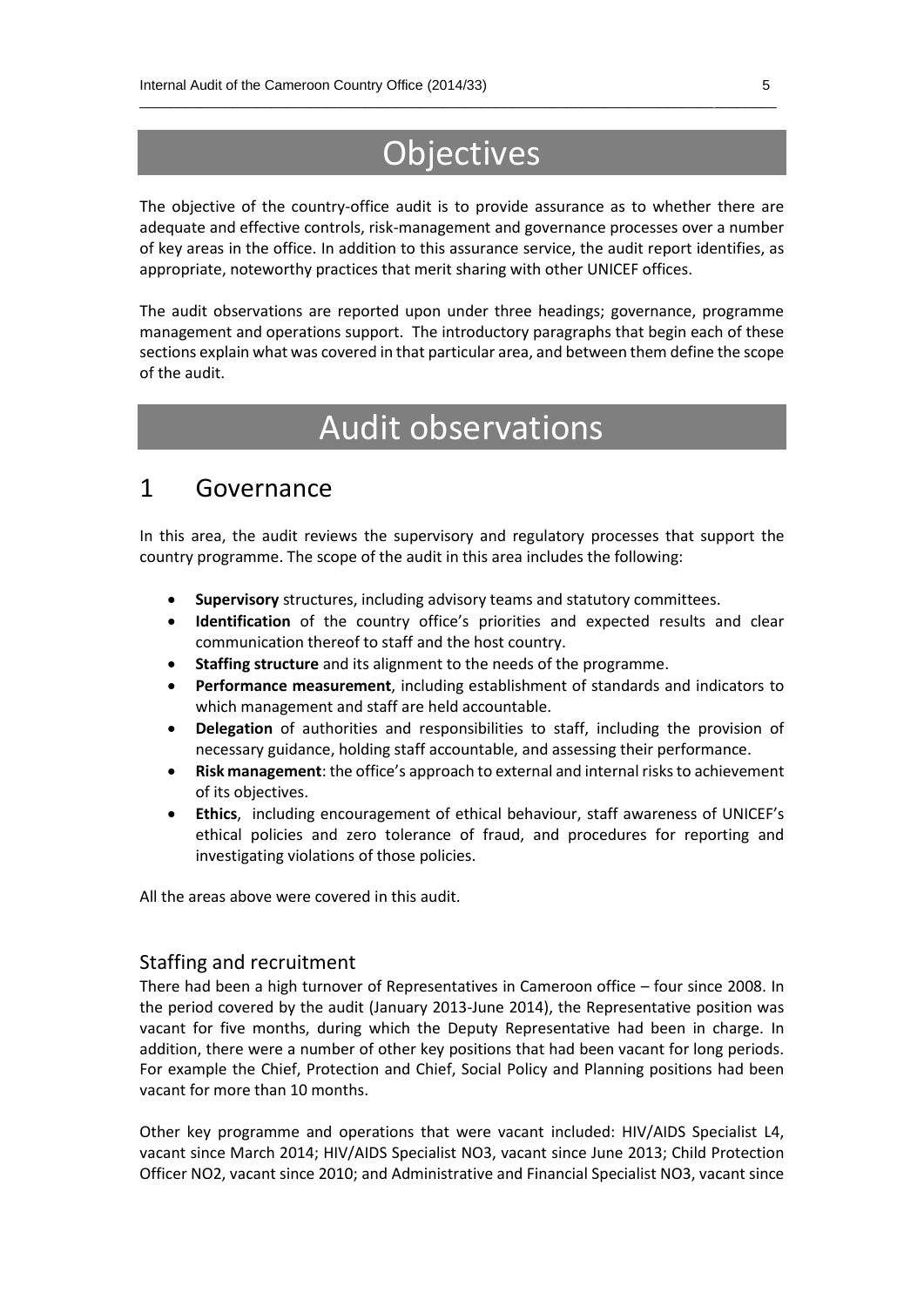2011. While these positions had remained vacant, others had simply been abolished because of lack of funds, although they were needed. The changes and vacancies had made it harder to ensure smooth continuity in critical functions. In addition, vacant positions and various emergencies had increased the staff workload and had affected the governance of Cameroon office, reducing the office's capacity to achieve its priorities and monitor its performance.

\_\_\_\_\_\_\_\_\_\_\_\_\_\_\_\_\_\_\_\_\_\_\_\_\_\_\_\_\_\_\_\_\_\_\_\_\_\_\_\_\_\_\_\_\_\_\_\_\_\_\_\_\_\_\_\_\_\_\_\_\_\_\_\_\_\_\_\_\_\_\_\_\_\_\_\_\_\_\_\_\_\_

The 2013-2017 country programme management plan  $(CPMP)^1$  had included posts needed to support the new country programme. In order to develop the 2013-2017 structure, the office had had to analyze the skills/staff requirements required by the new programme. However, the CPMP did not provide a clear indication that the office had assessed what skills were needed and what was available in the context of the office's funding constraints.

For example, the office indicated that it did not have an adequate information and communication technology (ICT) structure to support 90 staff distributed between four offices (Yaoundé, Bertoua, Maroua and Douala), given that some issues could not be addressed remotely. At the same time, however, an ICT post was abolished due to funding constraints. As a mitigation measure, the current ICT staff conducted some field trips. These issues constrained effective support to programme implementation. They also increased pressure on existing staff and on the human resources unit.

It did not help that, where recruitment did take place, it took time. In 2013 and 2014 up to the time of audit, the office undertook recruitment of 57 staff. Of these, 31 positions were for emergency response and 26 positions for the regular programme. The audit noted significant delays in the recruitment process for all these posts (in some cases there were delays of over a year). The office did not have indicators to monitor the timeliness of the recruitment process. The emergency workload accounted for some of the delays; however, an analysis of the office recruitment monitoring report noted that one of the cause of the delays was difficulties in having staff available for the recruitment interview panel.

**Agreed action 1 (high priority):** The country office, with support from the regional office and with input from Division of Human Resources as necessary, has agreed to:

- i. Develop a human resources plan to minimize programme interruptions, and ensure that office governance is not negatively affected by staff turnover.
- ii. Re-assess staffing skills needed for the remainder of the 2013-2017 country programme in view of funding constraints and ensure a strategy to support the key skills requirements.

Staff responsible for taking action: Representative, Deputy Representative and heads of sections and resources mobilization specialist

Date by which action will be taken: March 2015

**.** 

**Agreed action 2 (medium priority):** The office agrees to reduce delays in the recruitment process by identifying and addressing recruitment bottlenecks – in particular, it will specify the indicators that will be monitored for the timely recruitment of staff and it will also ensure that recruitment panels are available for timely completion of recruitment.

<sup>&</sup>lt;sup>1</sup> When preparing a new country programme, country offices prepare a CPMP to describe, and help budget for, the human and financial resources that they expect will be needed.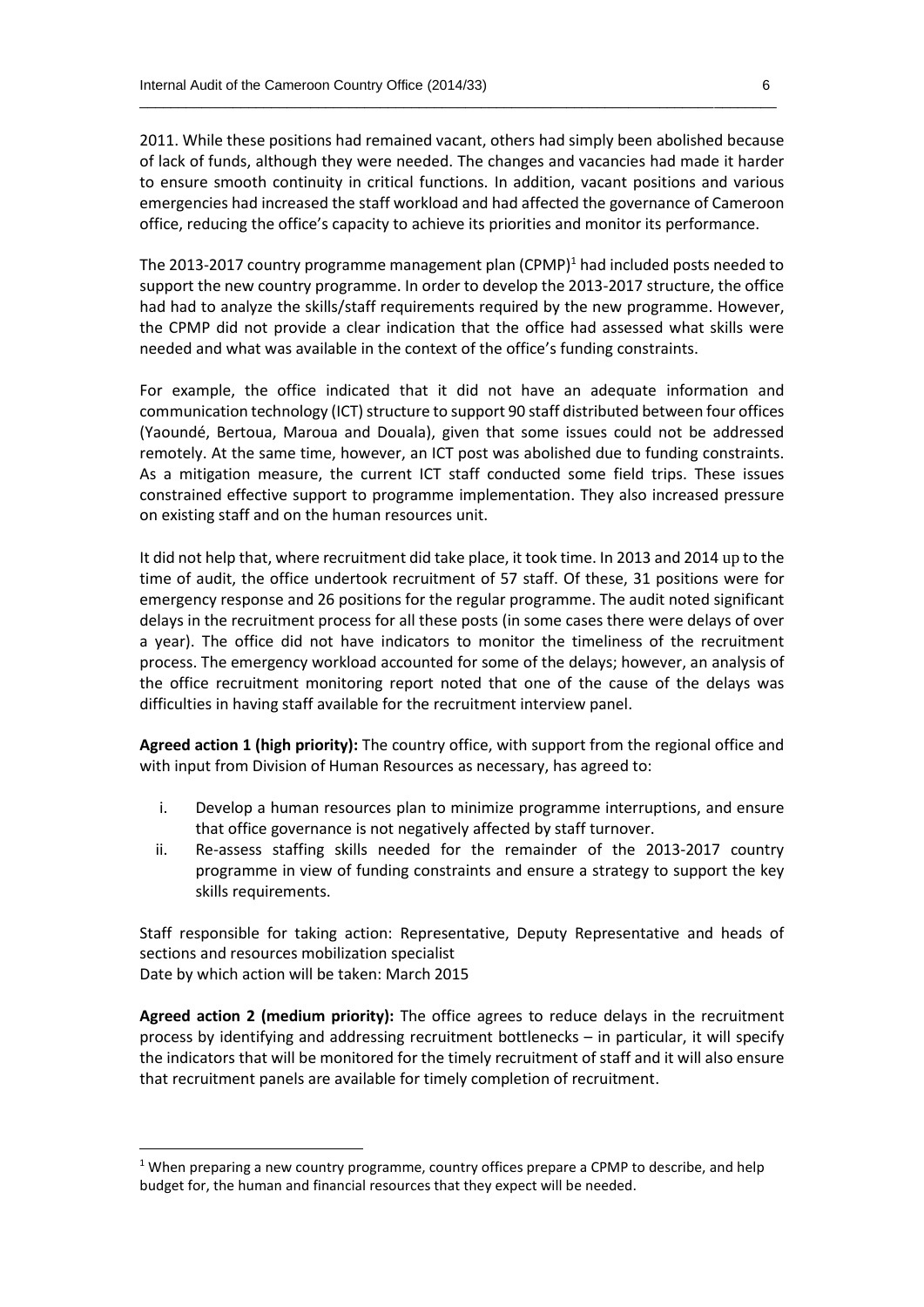Staff responsible for taking action: Chief of Operations, human resources and country management team

\_\_\_\_\_\_\_\_\_\_\_\_\_\_\_\_\_\_\_\_\_\_\_\_\_\_\_\_\_\_\_\_\_\_\_\_\_\_\_\_\_\_\_\_\_\_\_\_\_\_\_\_\_\_\_\_\_\_\_\_\_\_\_\_\_\_\_\_\_\_\_\_\_\_\_\_\_\_\_\_\_\_

Date by which action will be taken: November 2014

#### Zone-office structures

There were three zone offices – in Douala, the commercial capital, where the office has a main warehouse, and in Bertoua and Maroua. The latter was new; for the new 2013-2017 country programme implementation strategy, the office had decided to close a zone office in N'gaoundéré and open one in Maroua instead. The UNICEF's West and Central Africa Region maintains a regional response hub for Central Africa in Douala<sup>2</sup> zone office.

The audit noted the following in connection with the staffing and organization of the zone offices.

*Opening and closing of zone offices:* The office had obtained permission from the Regional Office to establish the Maroua office from January 2014. The closure of N'gaoundéré and establishment of Maroua zone offices had been approved by the PBR.<sup>3</sup> However, the creation and closure of zone officesshould also be formally approved by the Deputy Executive Director for Management. The office indicated that it was not aware of this requirement.

The audit also noted that Maroua was not yet classified as a UN duty station. Through the UN Resident Coordinator, the office had obtained a temporary classification; however, this was valid for one year only, ending in 24 July 2014. The classification of duty stations is established by the International Civil Service Commission (ICSC) according to living and working conditions, and provides an office with information on the entitlements of staff members serving in a given location.

*Zone-office reporting structure:* In Maroua, the Chief of the zone office reported to the Deputy Representative. The zone-office staff reported to the Chief, although with functional reporting responsibilities to the relevant programme sections in Yaoundé.

The Bertoua zoned office was established with three staff members and without a designated chief. These three staff members reported directly to their programme sections in Yaounde. At the time of the audit, however, there were actually 13 staff members in the Bertoua office, as 10 temporary staff had been brought in to help with the CAR emergency. Though the emergency team included a chief at the L3 level, none of the staff reported to that post. Because the CAR emergency is on-going and will continue to affect the Cameroon programme, there is need to review this zone office's reporting structure.

*Douala regional supply hub:* In the PBR submission, the country office's post allocation table included two posts based at the regional response hub in Douala that were funded by UNICEF's West and Central Africa Regional Office (WCARO). These two positions(one of which was vacant) did not report to the chief of the hub in Douala. One, the Logistics Assistant,

**.** 

<sup>&</sup>lt;sup>2</sup> The regional supply hub in Douala was badly damaged by a fire in October 2013.

<sup>&</sup>lt;sup>3</sup> The programme budget review (PBR) is a review of a UNICEF unit or country office's proposed management plan for its forthcoming country programme. For a country office, it is carried out by a regional-level committee, which will examine – among other things – the proposed office structure, staffing levels and fundraising strategy, and whether they are appropriate for the proposed activities and objectives.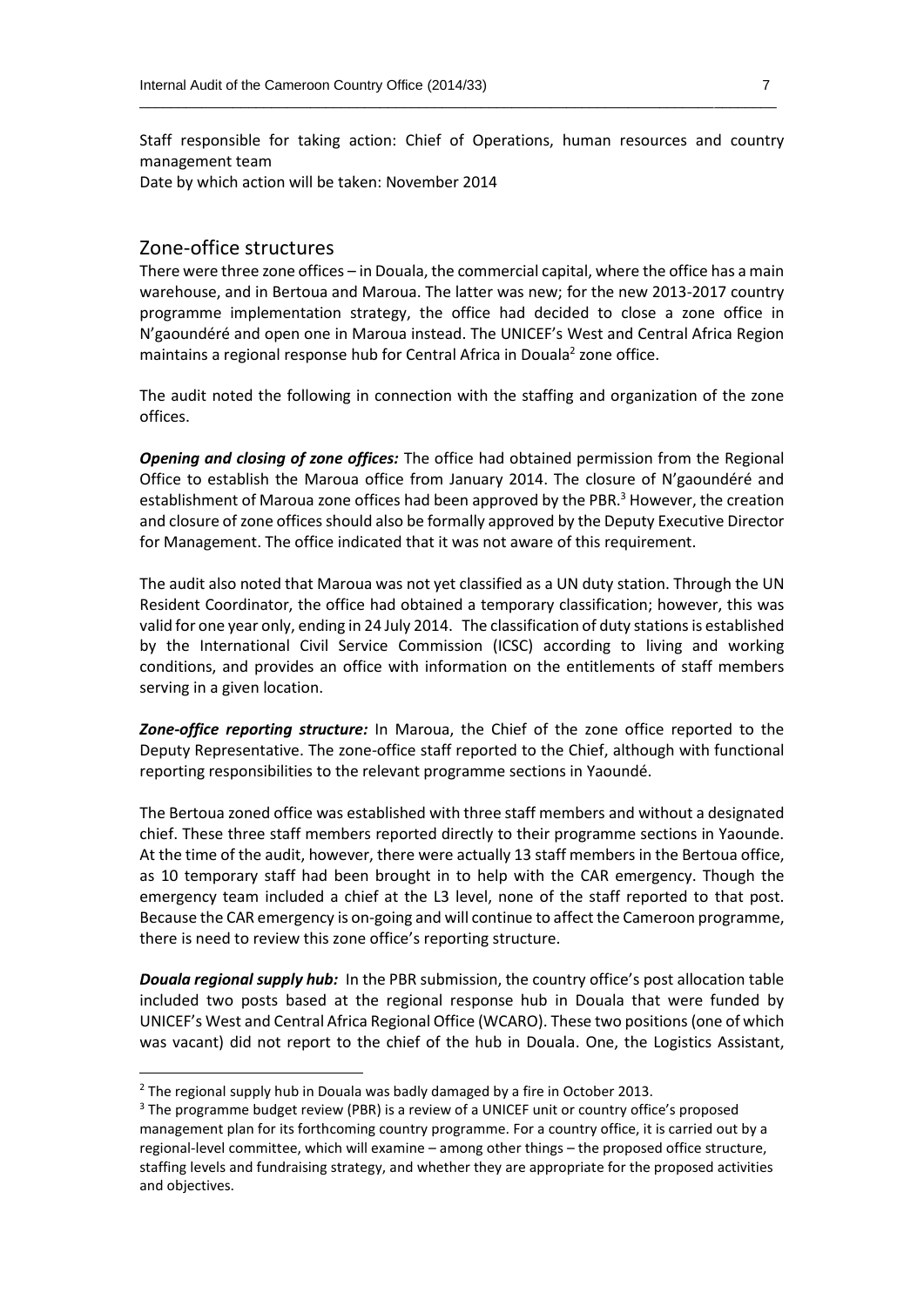reported to the Supply & Logistics Specialist in Yaoundé, and the other, a driver, reported to the Administrative Assistant based in Yaoundé. According to the country programme management plan (CPMP),<sup>4</sup> the two staff members were supposed to report to the Regional Supply Officer positioned in Douala.

\_\_\_\_\_\_\_\_\_\_\_\_\_\_\_\_\_\_\_\_\_\_\_\_\_\_\_\_\_\_\_\_\_\_\_\_\_\_\_\_\_\_\_\_\_\_\_\_\_\_\_\_\_\_\_\_\_\_\_\_\_\_\_\_\_\_\_\_\_\_\_\_\_\_\_\_\_\_\_\_\_\_

*Monitoring and reporting zone-office results:* The zone-office priorities and key results were not specified, and there were no zone-office workplans. The Yaoundé office had not clearly specified how the zone offices' contribution to the planned results in the annual workplan (AWP) would be measured and monitored. The activities of the zone offices were not clearly linked to the country programme objectives, and there were no performance indicators developed to monitor zone-office activities.

**Agreed action 3 (medium priority):** The country office agrees to, with support from the Regional Office, take the following steps:

- i. Obtain written authorization for the closure of N'gaoundéré zone office and opening of Maroua zone office, and ensure that all the zone offices have the appropriate UN dutystation classification.
- ii. Ensure that changes in staffing in the zone office are formalized through a programme budget review submission, and that reporting structures are adequately documented.
- iii. Develop monitoring and reporting systems to be used by the zone offices, and ensure that zone-office priorities and key results are clearly specified in the office workplans and/or in other documents, such as the annual management plan.
- iv. Develop clear objectives and performance indicators, and use the latter to monitor the zone offices' activities and their contribution to strategic and programme objectives.

Staff responsible for taking action: Representative, Deputy Representative, Chief of Operations, heads of sections and country management team Date by which action will be taken: June 2015

**Agreed action 4 (medium priority):** The office and the Regional Office agree to together review the regional hub reporting structure and make changes as appropriate.

Staff responsible for taking action: Chief of Operations, and Regional Office Date by which action will be taken: March 2015

#### Office priorities and performance measurement

**.** 

Country offices are expected to prepare an annual management plan (AMP) in which they establish key priorities, and assign staff responsibilities for them. Progress on these priorities should normally be monitored by an office's country management team (CMT), which advises the Representative on the management of the country programme and on strategic programme and operations matters.

*Office priorities:* The office had developed AMPs for 2013 and 2014 that defined key programme and office priorities. There were 10 priorities identified in 2013 and 11 in 2014. Eight out of 10 priorities identified in the 2013 AMP had been carried over in the 2014 AMP.

<sup>&</sup>lt;sup>4</sup> When preparing a new country programme, country offices prepare a CPMP to describe, and help budget for, the human and financial resources that they expect will be needed.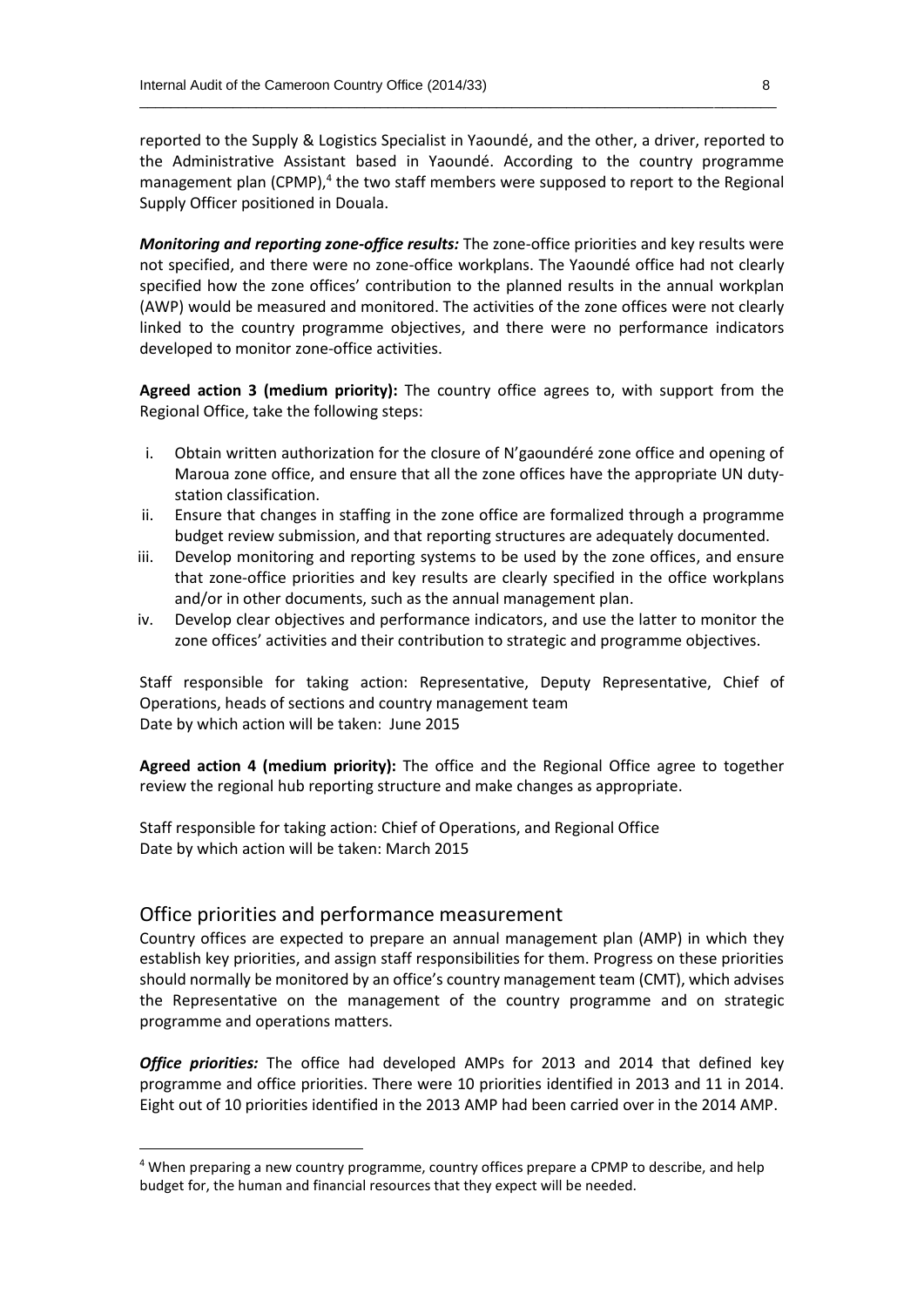A detailed review of sampled key priorities noted that they were not adequately reflected in the staff performance evaluation/appraisal system report of the staff concerned, and the office did not monitor and report on the achievement of key priorities. There was a link between this and some of the weaknesses identified during the audit. For example, developing an emergency response plan had been set as a priority but was not reflected in the PER of the relevant staff member, and it was not done. Since 2012, the country had faced major emergencies in the North and East regions. In the absence of a response strategy and an emergency workplan, with clearly assigned responsibilities and resources, it was not clear how the office managed the additional workload and how it ensured that the regular programme results were not compromised (see also observation *Planning for emergencies*, p12 below).

\_\_\_\_\_\_\_\_\_\_\_\_\_\_\_\_\_\_\_\_\_\_\_\_\_\_\_\_\_\_\_\_\_\_\_\_\_\_\_\_\_\_\_\_\_\_\_\_\_\_\_\_\_\_\_\_\_\_\_\_\_\_\_\_\_\_\_\_\_\_\_\_\_\_\_\_\_\_\_\_\_\_

There was no evidence of a comprehensive annual management review that assessed progress against key priorities. The office had discussed and identified priorities for 2014 in a staff retreat, but had not reviewed what progress had been made against the priorities for the previous year.

*Performance measurement:* The office had identified a set of performance indicators that included long-outstanding direct cash transfers (DCTs), expiring grants, timeliness of donor reports, and a number of other areas. Data for these indicators were compiled weekly and analyzed during governance meetings (section chiefs, programme and CMT). The audit noted poor performance against some indicators, such as DCTs outstanding over nine months (they amounted to US\$ 1.4 million as of 8 July) and late submission of some donor reports. The office did not identify the causes for these or clearly define what needed to be done about them.

The audit noted that the majority of identified priorities and performance reviews were assigned to office management and might not have been clearly explained to, and understood by, staff at all levels, including those who might have to monitor them.

**Agreed action 5 (medium priority):** The office agrees to, in the development of the next annual management plan, take the following actions:

- i. Clearly define accountability and responsibilities forthe management of identified key priorities at all levels, and include them in the personal appraisal/evaluation of relevant staff members.
- ii. Define specific actions to support the implementation of office priorities, and monitor progress made against them in the country management team meetings and in the annual management review.

Staff responsible for taking action: Representative, deputy representative, chief of operations, country management team

Date by which action will be taken: March 2015

#### Governance area: Conclusion

Based on the audit work performed, OIAI concluded at the end of the audit that, subject to implementation of the agreed actions described, the controls and processes over governance, as defined above, were generally established and functioning during the period under audit.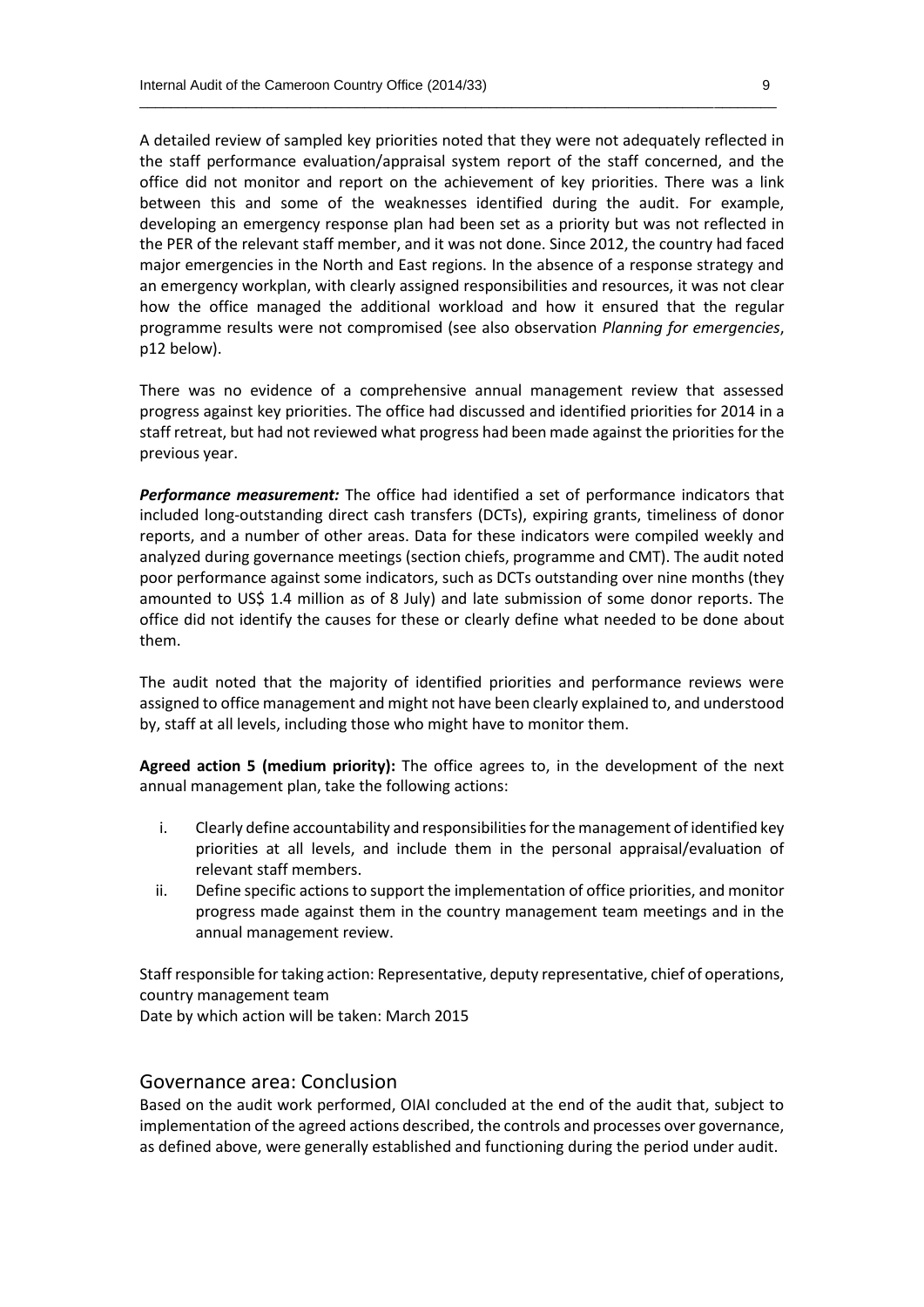## 2 Programme management

In this area, the audit reviews the management of the country programme  $-$  that is, the activities and interventions on behalf of children and women. The programme is owned primarily by the host Government. The scope of the audit in this area includes the following:

\_\_\_\_\_\_\_\_\_\_\_\_\_\_\_\_\_\_\_\_\_\_\_\_\_\_\_\_\_\_\_\_\_\_\_\_\_\_\_\_\_\_\_\_\_\_\_\_\_\_\_\_\_\_\_\_\_\_\_\_\_\_\_\_\_\_\_\_\_\_\_\_\_\_\_\_\_\_\_\_\_\_

- **Resource mobilization and management**. This refers to all efforts to obtain resources for the implementation of the country programme, including fundraising and management of contributions.
- **Planning**. The use of adequate data in programme design, and clear definition of results to be achieved, which should be specific, measurable, achievable, realistic and timebound (SMART); planning resource needs; and forming and managing partnerships with Government, NGOs and other partners.
- **Support to implementation**. This covers provision of technical, material or financial inputs, whether to governments, implementing partners, communities or families. It includes activities such as supply and cash transfers to partners.
- **Monitoring of implementation**. This should include the extent to which inputs are provided, work schedules are kept to, and planned outputs achieved, so that any deficiencies can be detected and dealt with promptly.
- **Reporting.** Offices should report achievements and the use of resources against objectives or expected results. This covers annual and donor reporting, plus any specific reporting obligations an office might have.
- **Evaluation**. The office should assess the ultimate outcome and impact of programme interventions and identify lessons learned.

All the areas above were covered in this audit.

#### Country programme planning

UNICEF programmes should be evidence-based, both to bring about the best outcomes for children and women, and to ensure that advocacy on their behalf is also evidence-based. The audit noted two weaknesses in this area. The first concerned the analysis that informed the design of the 2013-2017 country programme; the second, modifications made to that programme one year in. The audit also noted gaps in the indicators that were to be used to measure progress in implementation.

*SitAn and planned results:* As a basis for planning a new country programme, offices should perform a situation analysis (SitAn) that presents as accurate as possible a picture of the situation of children and women in the country.

In order to have a sufficiently informed new country programme for 2013-2017, the office recruited an international firm on December 2011 to conduct the SitAn. The country office was not satisfied with the work, as it considered that the firm had just compiled information readily available without any analysis. The office terminated the contract and the SitAn was not completed.

In the absence of a finalized SitAn, the country office relied on the results of individual analyses and studies that were available to each programme section for the development of the new country programme for 2013-2017.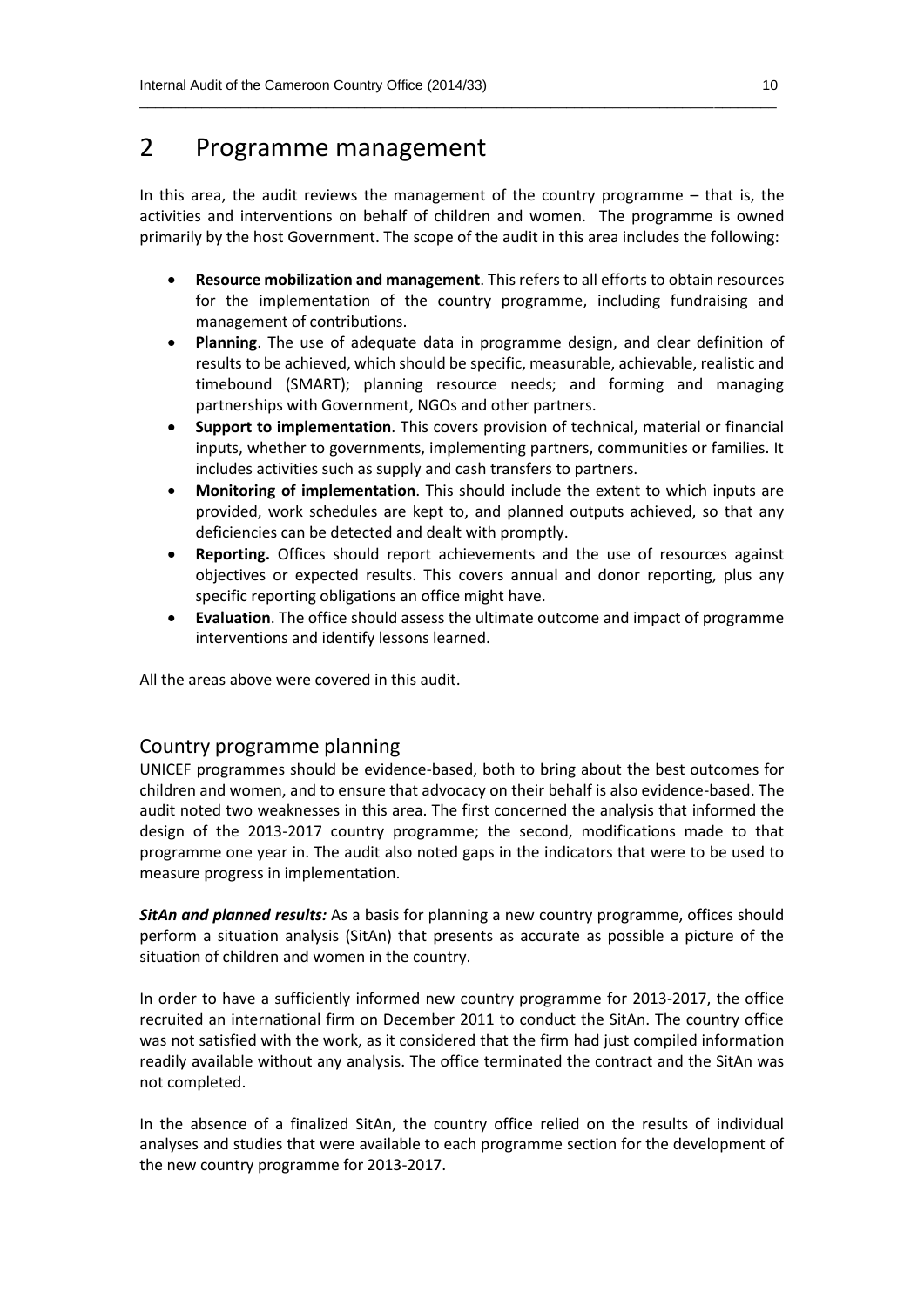*Modification of programme results:* At the end of the first year of implementation of the new country programme, the country office began an analysis of the causes underlying major issues faced by women and children in the country. This exercise had been driven by the newly appointed Representative, who wished to refine the strategic direction of the programme given the specific challenges of Cameroon. The results of this analysis had led to changes in the programme results. Some were important, for example a shift to services to children with a focus on birth registration, the identification of chronic malnutrition as a priority, and a change from service delivery to upstream interventions in education. However, the analysis and the justification for the changes made were not documented, leaving no written rationale for the revised programme results.

\_\_\_\_\_\_\_\_\_\_\_\_\_\_\_\_\_\_\_\_\_\_\_\_\_\_\_\_\_\_\_\_\_\_\_\_\_\_\_\_\_\_\_\_\_\_\_\_\_\_\_\_\_\_\_\_\_\_\_\_\_\_\_\_\_\_\_\_\_\_\_\_\_\_\_\_\_\_\_\_\_\_

The audit interviewed some implementing partners (the Ministries of Education, Health and Social Affairs), and none of them were fully aware of the reasons of the changes made.

*Programme results indicators:* The country office should establish and use indicators to measure, monitor and assess progress against expected programme results, and ensure that it has the required means of verification to establish the status of the indicators when needed.

At the occasion of the 2013 annual programme reviews, the country office established a new results matrix for 2014-2017 to comply with new guidance on the programme results structures. The audit reviewed the updated results matrix, and found that a number of baseline and target values for the outcome indicators, as well as means of verification, were missing. In addition, some means of verification included in the results matrix were not specific.

The office had not shared the updated results matrix with the Regional Office for quality assurance. It had also not yet updated the integrated monitoring and evaluation plan (IMEP) to include activities needed to collect the missing information, or to plan the surveys quoted in the results matrix as means of verification. (See also observation *Integrated monitoring and evaluation plan*, p20 below.)

**Agreed action 6 (high priority):** The office agrees to:

- i. Document the situation analysis and justify changes in planned results.
- ii. Consult the implementing partners, providing them with information on, and the rationale for, the new programme results structure, and obtain their agreement on the revised programme results.
- iii. Update the integrated monitoring and evaluation plan to include the activities needed to draw up the needed indicators.
- iv. Ensure that the information for missing baselines and targets is collected and that appropriate means of verification are identified for each indicator.
- v. Share the updated programme results matrix with the Regional Office for quality assurance.

Staff responsible for taking action: Deputy Representative, Heads of sections, monitoring & evaluation and chief of PSP

Date by which action will be taken: March 2015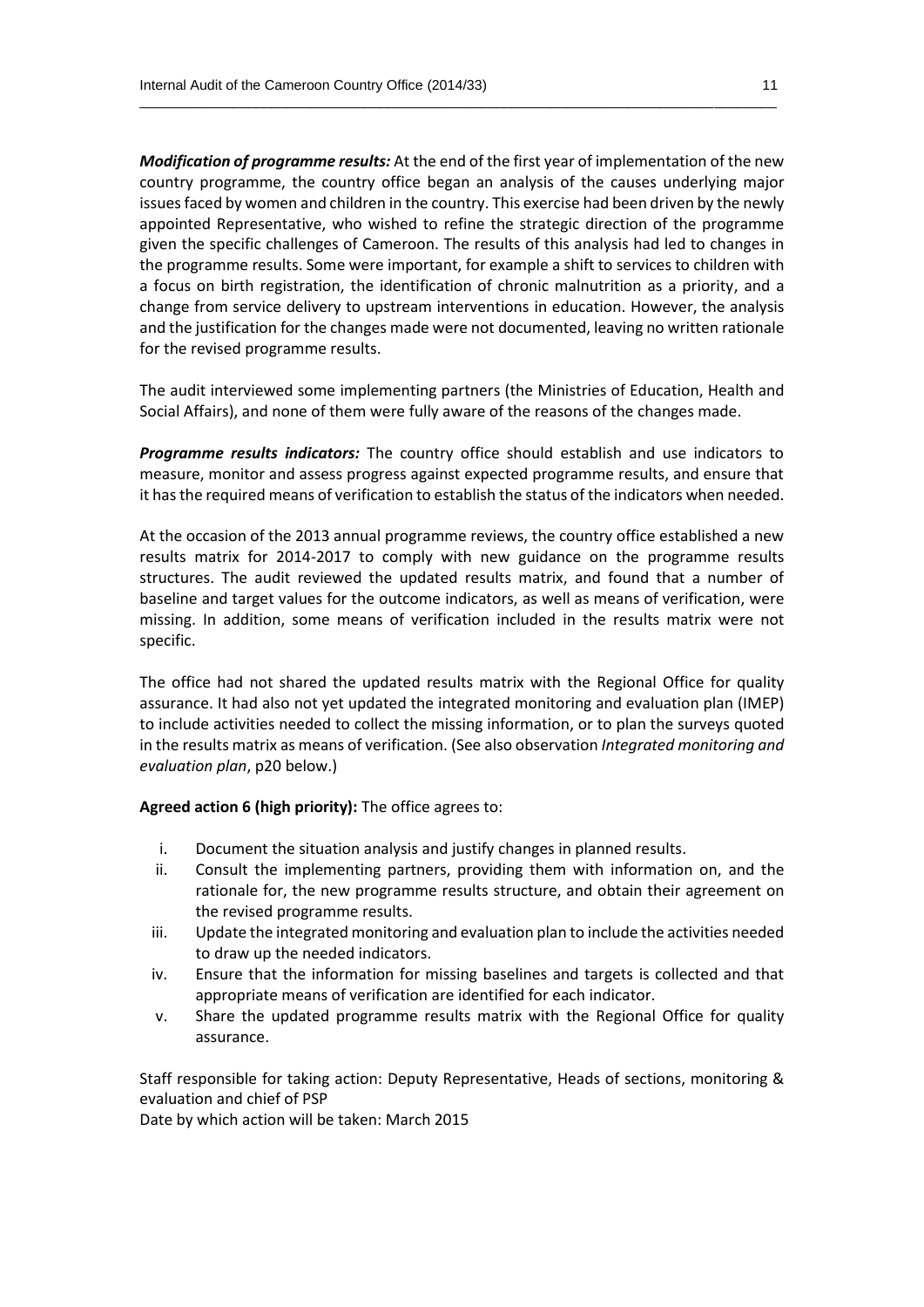#### Preparation and implementation of workplans

A country programme is operationalized through workplans that provide detailed activity planning and set out what will be accomplished during specific time periods. Workplans, which should be formally endorsed by the Government, serve as basis for all the programme disbursements. UNICEF programme officers and their counterparts in the partners should discuss and agree upon the tasks involved in the activities in the workplans. These tasks, once agreed upon, will be used by the partners as the basis for requesting the agreed inputs from UNICEF.

\_\_\_\_\_\_\_\_\_\_\_\_\_\_\_\_\_\_\_\_\_\_\_\_\_\_\_\_\_\_\_\_\_\_\_\_\_\_\_\_\_\_\_\_\_\_\_\_\_\_\_\_\_\_\_\_\_\_\_\_\_\_\_\_\_\_\_\_\_\_\_\_\_\_\_\_\_\_\_\_\_\_

The UNICEF-supported programme was implemented in four priority regions (East, Adamaoua, North and extreme North) and the main partners there were the regional delegates of relevant partner Ministries, who submitted requests for funding of activities directly to UNICEF. However, the audit found that identification of the activities was on an *ad hoc* basis. None of the three regional delegates (Health, Social Affairs and Education) of the East region met by the audit had received a copy of the signed workplans from the government; they generally discussed requests for funding on a case-by-case basis either with relevant UNICEF programme staff or with their line Ministry. They therefore had no overview of the activities to be undertaken, making it harder for them to plan the activities ahead and to gain ownership of the programme.

**Agreed action 7 (medium priority):** The office agrees to support implementing partners in improving their operational planning, and ensure that there is a process for discussion and agreement on the activities for which the implementing partners are responsible.

Staff responsible for taking action: Representative, Heads of section and Chiefs of Sub-**Offices** 

Date by which action will be taken: April 2015

#### Planning for emergencies

Since December 2013 there had been an influx of refugees from the Central African Republic (CAR) into the country.

The audit noted that the CAR emergency had had an impact on the functioning of the Cameroon country office, as it diverted a significant part of the office's resources and effort. In addition, staff in Bertoua zone office in the East region, dedicated initially to monitoring education activities of the regular programme, had been reinforced by an additional 10 staff members and consultants and was now involved mostly in the emergency response. Despite this, as of the date of the audit the country office did not have a documented strategy for response to the CAR refugee emergency, and had not prepared an emergency workplan. Instead, its response was operationalized through rapid response plans (RRPs), sectoral concept notes, and proposals submitted to various donors. In the absence of a response strategy, and an emergency workplan with clearly assigned responsibilities and resources, it was not clear how the office managed the additional workload or how it ensured that the regular programme results were not compromised.

The office explained that at the end of 2013, the UN in Cameroon had forecast an influx of 10,000 refugees, and the office had thought that its contribution could be handled within the regular programme framework, as the area concerned was part of the four priority zones of intervention of the programme. In fact, by the end June 2014, the office of the United Nations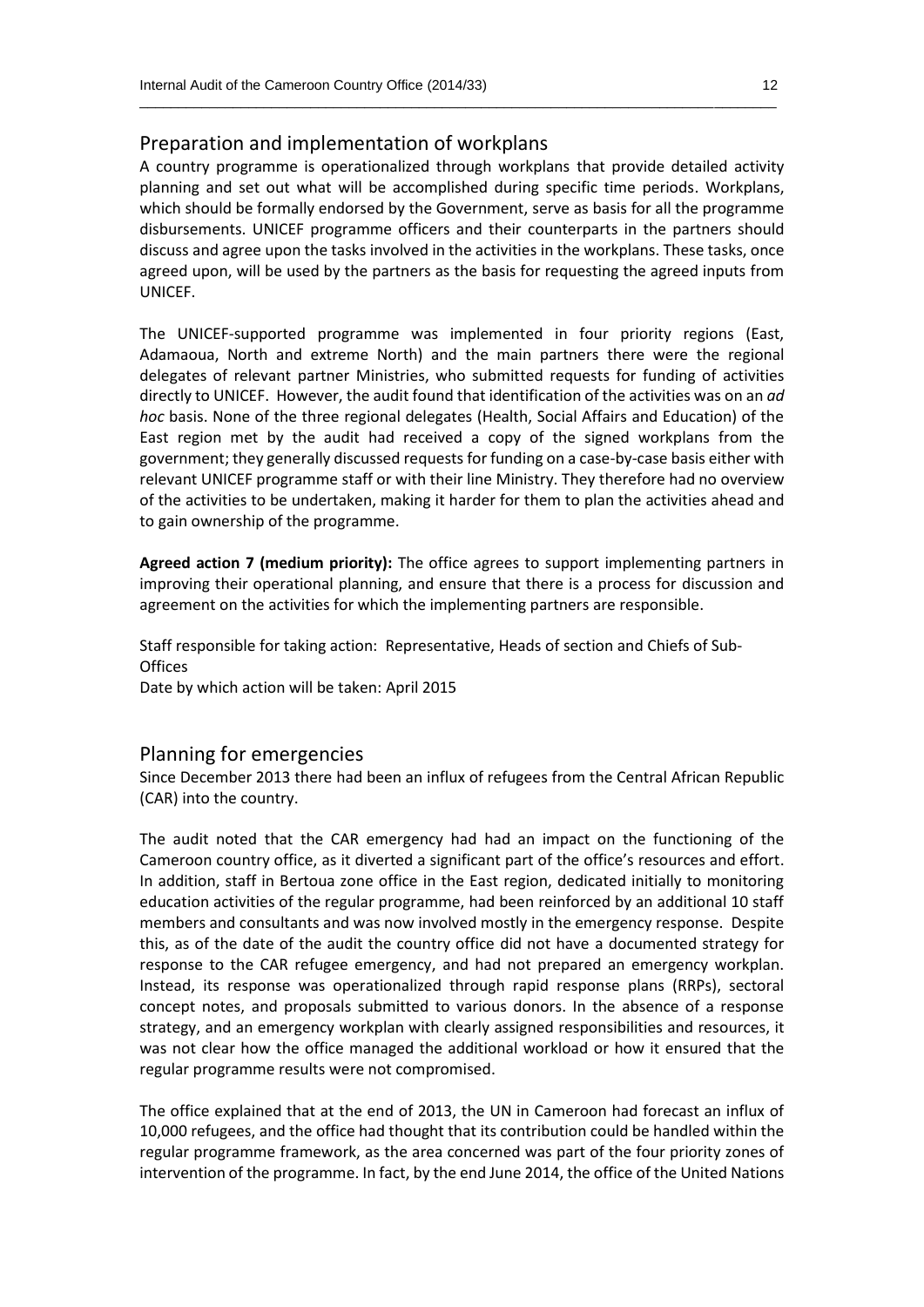High Commissioner for Refugees (UNHCR) had registered over 106,000 CAR refugees in Cameroon, and 57 percent were children, of which about 20 percent were below five years of age. The office now acknowledged the need for more structured management of the CAR emergency and had already requested the support of the Regional Office to prepare a comprehensive emergency action plan that also included the northern part of the country, which is prone to natural disasters and faces a volatile security situation.

\_\_\_\_\_\_\_\_\_\_\_\_\_\_\_\_\_\_\_\_\_\_\_\_\_\_\_\_\_\_\_\_\_\_\_\_\_\_\_\_\_\_\_\_\_\_\_\_\_\_\_\_\_\_\_\_\_\_\_\_\_\_\_\_\_\_\_\_\_\_\_\_\_\_\_\_\_\_\_\_\_\_

**Agreed action 8 (medium priority):** The office agrees to prepare an emergency strategy and action plan that reflects both the influx of refugees from the Central Africa Republic and the requirements of the regular country programme. The strategy should establish an accountability framework for the management of the emergency, and the responsibilities should be included in the performance evaluation reports of relevant staff.

Staff responsible for taking action: Deputy Representative, Emergency Focal Point, head of sections and Chief Sub Offices Date by which action will be taken: January 2015

#### Harmonized Approach to Cash Transfers

**.** 

Offices are required to implement the Harmonized Approach to Cash Transfers (HACT). With HACT, the office relies on implementing partners to manage and report on use of funds provided for agreed activities. This reduces the amount of supporting documentation UNICEF demands from the partner, thus cutting bureaucracy and transaction costs.

HACT makes this possible by requiring offices to systematically assess the level of risk before making cash transfers to a given partner, and to adjust their method of funding and assurance practices accordingly. HACT therefore includes micro-assessments of the individual implementing partners, both government entities and NGOs. There should also be audits of implementing partners expected to receive more than US\$ 500,000 during the programme cycle. There should also be a macro-assessment of the country's financial management system. As a further safeguard, the HACT framework requires offices to carry out assurance activities regarding the proper use of cash transfers. Assurance activities should include spot checks, programme monitoring and special audits.

HACT is also required for other UN agencies, and country offices should coordinate with them to ensure best use of resources.

A macro-assessment had been completed in April 2014 and was being reviewed by UNICEF and the other UN agencies present in the country. However, UNICEF and other UN staff had not been trained on HACT, and neither had partners' staff. There was limited staff knowledge of the HACT framework. The FACE form<sup>5</sup> was used but not properly (see observation *Management of cash transfers*, p23 below). Micro-assessments had been conducted, but for only three partners. The audit visited two of these, both NGOs, and was told that there had been no systematic de-briefing; one of the two NGOs had not received a copy of the microassessment report and was not aware of the issues raised or the recommendations made. The

<sup>&</sup>lt;sup>5</sup> The Funding Authorization Certificate of Expenditure (FACE) form is used by the partner to request and liquidate cash transfers. It is also used by UNICEF to process the requests for and liquidation of cash transfers. The FACE forms should reflect the workplans, which set out the activities for which funds are being requested, or on which they have been spent.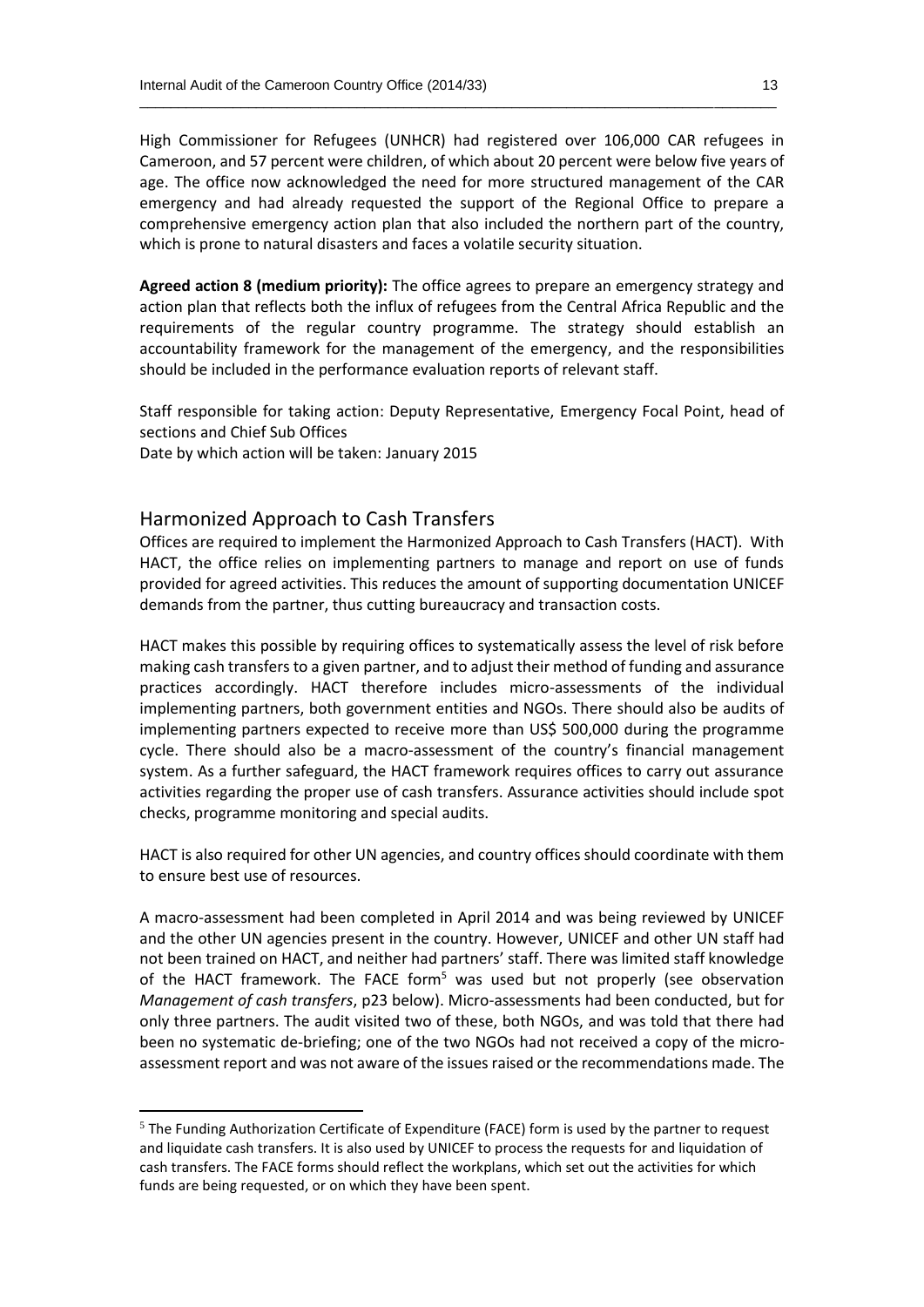audit also noted that implementation of recommendations was not followed up by the office staff.

\_\_\_\_\_\_\_\_\_\_\_\_\_\_\_\_\_\_\_\_\_\_\_\_\_\_\_\_\_\_\_\_\_\_\_\_\_\_\_\_\_\_\_\_\_\_\_\_\_\_\_\_\_\_\_\_\_\_\_\_\_\_\_\_\_\_\_\_\_\_\_\_\_\_\_\_\_\_\_\_\_\_

Moreover, the micro-assessments had been completed after the agreement was signed and disbursement made, despite the fact that the objective of HACT is to assess a partner's risk level and manage cash transfers accordingly.

Instead of implementing risk-based assurance activities, as prescribed by the HACT framework, the office had decided to continue to request all partners to submit detailed receipts, bills and invoices, so as to verify that the funds were used for the intended purposes. The huge number of documents received from partners created an enormous workload for both programme and operations staff, who had to review them. It also slowed down the liquidation of cash transfers. The audit reviewed eight sample cases, and found that, with one exception, the time taken from receipt of liquidation documents from partners to verification of liquidation was 40 days or more. Moreover, requesting receipts did not provide reasonable assurance that funding had been used as agreed, since it was not always possible to know whether the receipts were genuine.

**Agreed action 9 (high priority):** The office agrees to, with the support from the Regional Office:

- i. Prepare and implement a comprehensive plan for implementation of the Harmonized Approach to Cash Transfers (HACT).
- ii. Ensure that all staff members and implementing partners are trained on HACT, are aware of HACT guidance and understand the HACT framework.
- iii. Comply with UNICEF policies in respect of cash transfers by ensuring correct use of the Funding Authorization Certificate of Expenditure (FACE) form.
- iv. Use micro-assessments to determine the level of risk and manage cash transfers according to the level of risk identified use assurance activities to mitigate risks identified. The office will use the process suggested by the HACT guidance and procedures and will discontinue the process of collecting invoices and other liquidation documents to support cash transfer liquidations.

Staff responsible for taking action: Deputy Representative, HACT Focal Point, and the Quality Assurance Committee

Date by which action will be taken: March 2015

#### Oversight of construction work

In 2013, the office undertook major construction activities through two NGOs, with which it signed project cooperation agreements (PCAs) amounting to US\$ 3.9 million for the construction of schools and latrines, and other related activities. These works were not part of the programme workplan. They were mainly a response, based on a rapid assessment, to a flood emergency that had occurred in the Northern Province and Extreme North. The office obtained short-term emergency funding to support the construction activities. The decision to implement most of the construction projects through NGOs was based on limited office and government staff capacity.

The signed agreement with NGOs included community mobilization activities as well as construction work. One NGO signed an agreement amounting to US\$ 1.7 million for a period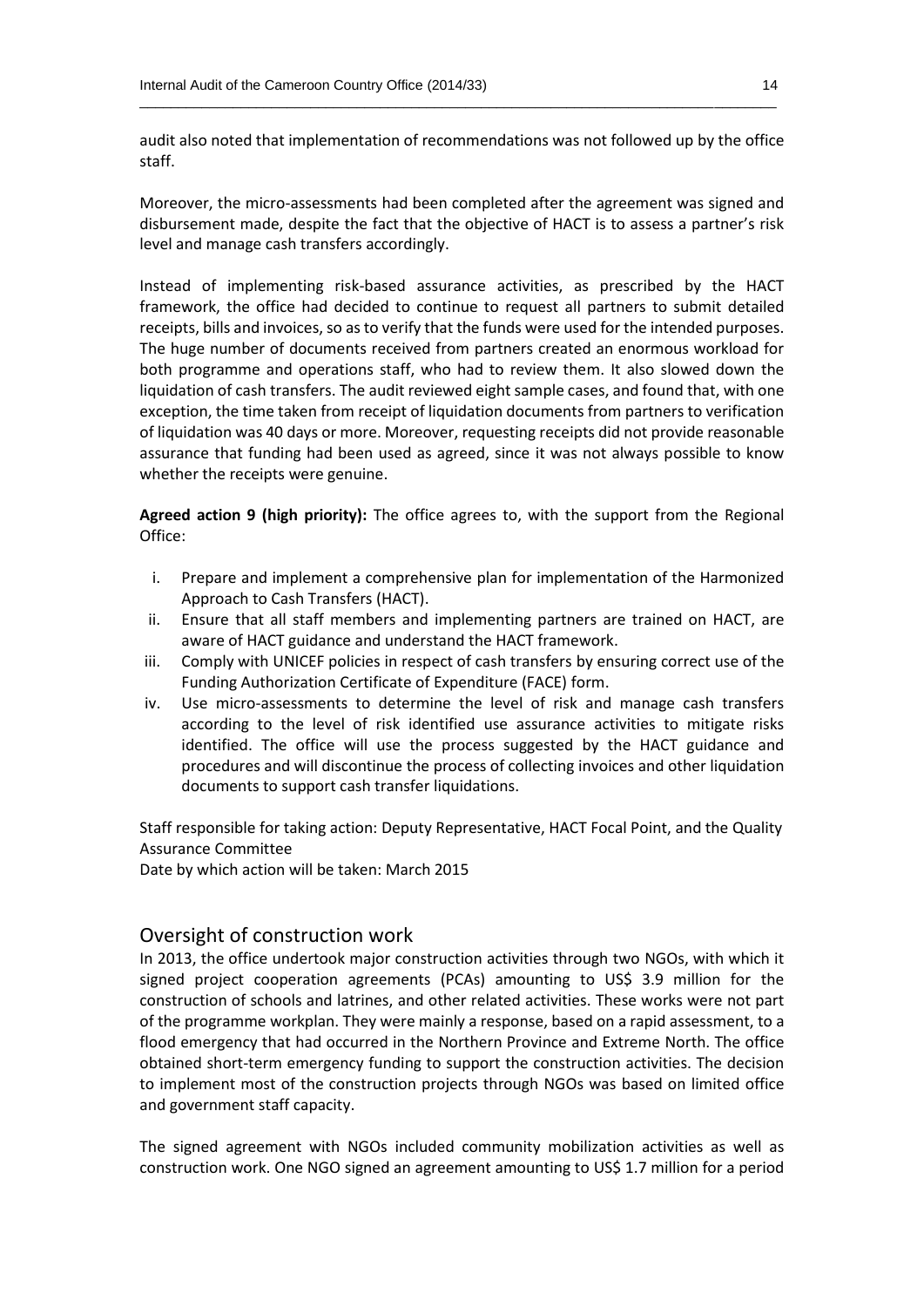of six months from July to December 2013, covering school construction (which accounted for just over US\$ 1.2 million) and related activities. The other NGO signed an agreement for a period of 18 months for US\$ 2.2 million, of which just over US\$ 1.3 million was for WASH construction and the balance for other related activities.

\_\_\_\_\_\_\_\_\_\_\_\_\_\_\_\_\_\_\_\_\_\_\_\_\_\_\_\_\_\_\_\_\_\_\_\_\_\_\_\_\_\_\_\_\_\_\_\_\_\_\_\_\_\_\_\_\_\_\_\_\_\_\_\_\_\_\_\_\_\_\_\_\_\_\_\_\_\_\_\_\_\_

The audit made observations on the process by which the office had entered into the PCAs concerned, and on disbursements and liquidations related to the work.

*Process for entering into PCAs:* There are challenges in managing construction projects, and UNICEF encourages country offices embarking on such work to approach Supply Division (SD) for support. In addition, a local procurement authorization (LPA) from SD is required for every project above US\$ 100,000, regardless of whether an office is implementing it itself or doing it through an NGO or government partner. The LPA should be obtained before starting the bidding/selection process.

The office had not obtained an LPA prior to formalizing the PCAs (it stated that it was not aware of the LPA requirement). It also did not request technical input or support from SD at the beginning, and missed critical guidance from SD on review of an NGO's capacity to implement construction projects. The office did micro-assess the two partners, but did not make any use of the results of the micro-assessments (see previous observation, *Harmonized Approach to Cash Transfers*.)

The office did seek Regional Office approval before the signing of the two PCAs, although this was not a requirement. Although this approval was obtained, the Regional Office raised concerns related to the construction work and placed conditions on the country-office management. However, the office did not specify how it would meet those conditions, and the Regional Office did not monitor how its concerns were addressed. The audit's review of minutes of the PCA review committee (PCARC) meetings did not show that it had considered the questions raised by the Regional Office, or established any system to ensure they were addressed. Neither did they show that there had been a technical analysis of the planned construction work.

The lack of an effective assessment of the NGO's capacity to undertake the construction projects, plus a lack of analysis of key risks and capacity gaps, had resulted in significant weaknesses in implementation.

*Timeframes and disbursements:* The PCA timeframes were not in line with the construction schedule. In one instance, the duration of the project was six months, from July to December 2013. The PCA stated however that additional monitoring and supervisory activity would take place until February 2014, and that the final inspection was to be carried out one year after issue of the certificate of substantial completion. The certificate of final completion would therefore be issued in December 2014, assuming that any defects that had become apparent during the previous year had been repaired. The PCA should have covered the whole of this period, which was in effect the duration of the project. The second PCA was signed for a period of 18 months from June 2013 to 15 December 2014. In this PCA, the period and the amount paid was also not clearly linked to the construction work schedule. Indeed, the construction schedule was more than a year while the payments were spread over the first period of eight months.

The audit also noted that the PCA agreements defined disbursement in terms of percentage at specific dates that did not correspond with the construction work completion schedule but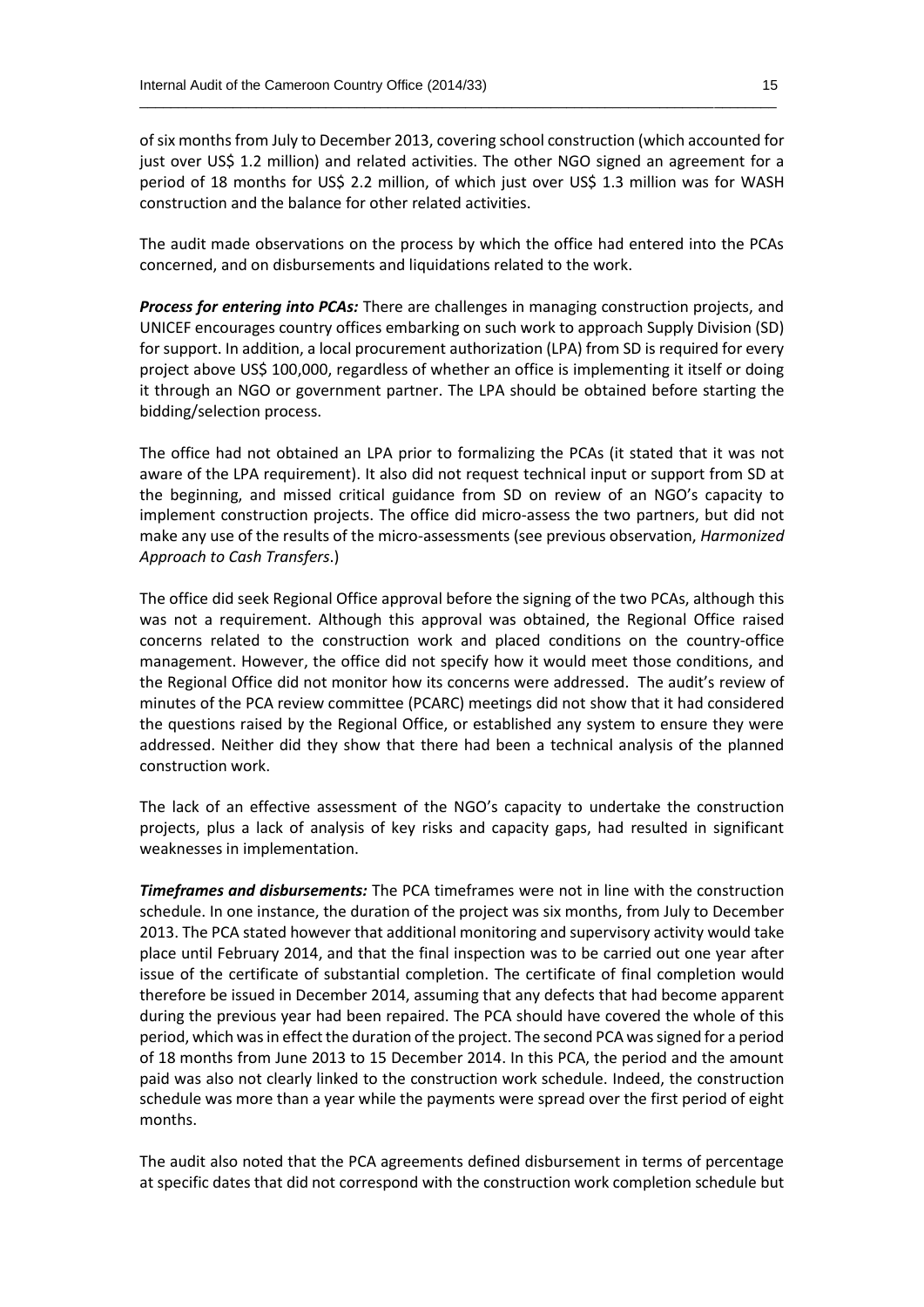were defined in terms of submission of activity reports, i.e. 50 percent at the signing of the agreement, 30 percent at the submission of a report and 20 percent at the submission of the final report. Discussion with office and NGO staff indicated that there had been delays in implementing construction work and confirmed that the agreement, which was still active at the time of the audit, was to be amended to reflect construction delays, as well as the entire duration of the construction work until the certificate of final completion is issued.

\_\_\_\_\_\_\_\_\_\_\_\_\_\_\_\_\_\_\_\_\_\_\_\_\_\_\_\_\_\_\_\_\_\_\_\_\_\_\_\_\_\_\_\_\_\_\_\_\_\_\_\_\_\_\_\_\_\_\_\_\_\_\_\_\_\_\_\_\_\_\_\_\_\_\_\_\_\_\_\_\_\_

Funds were released to the NGOs before the grant expiry dates. The office indicated that this happened because of the short duration of the grant. However, it posed a greater risk of loss of funds and did not reflect good management of financial resources.

The audit also noted that for the six-month PCA, the first disbursement, of US\$ 873,051 (50 percent), was made in July 2013 and a second disbursement, of US\$ 811,313, was made in February 2014 after the expiry of the signed PCA. The second disbursement was not linked to the implementation schedule. As of 8 July 2014, this NGO had an unliquidated balance that had been outstanding for over six months of US\$ 563,818.

For the 18-month PCA, the NGO received the first tranche at contract signature; the second and third transfers were, again, disbursed in February 2014 at the time of grant expiry, although the NGO had faced serious construction challenges that had delayed the construction work, and stated at the time of audit that construction activities were not yet completed. This NGO too had an unliquidated balance outstanding for over six months at the time of audit, in this case amounting to US\$ 1,800,625 as of 8 July 2014. Of this amount, US\$ 1,448,116 in liquidations had been received in the office and were being processed. As noted elsewhere in this report, delays in liquidations were also linked to the office requirement to obtain all original invoices.

Discussion with office and NGO staff confirmed that there had been a bottleneck in reviewing the supporting documents for liquidation. However, the audit was informed that there were also various obstacles to implementation of the construction projects within specified timeframes, including inaccessibility during the rainy season and shortcomings of third-party contractors.

The short duration of grants (six to nine months) was also a primary cause of shortcomings identified, in that it had led to the short duration of the PCAs; because the latter did not cover the whole of the construction period, there was no redress for poor work done outside the periods they covered. The audit noted that these constraints were already known to the office and could have been mitigated through better planning.

Despite the amounts involved, the disbursement of funds not in accordance with the PCAs and construction schedule, and the various delays in completing the activity and submitting liquidation statements, the office had not conducted an audit at the end of the project to confirm that project was conducted, and funds used, as intended. (This audit was in fact specified in the PCAs.) The office had also not asked SD to review progress and make recommendations for the work's completion.

**Agreed action 10 (high priority):** The office agrees to strengthen the oversight structure over construction work by ensuring that:

i. Local procurement authorization is obtained when required, and before starting the bidding and selection process; and is presented to the relevant committees so that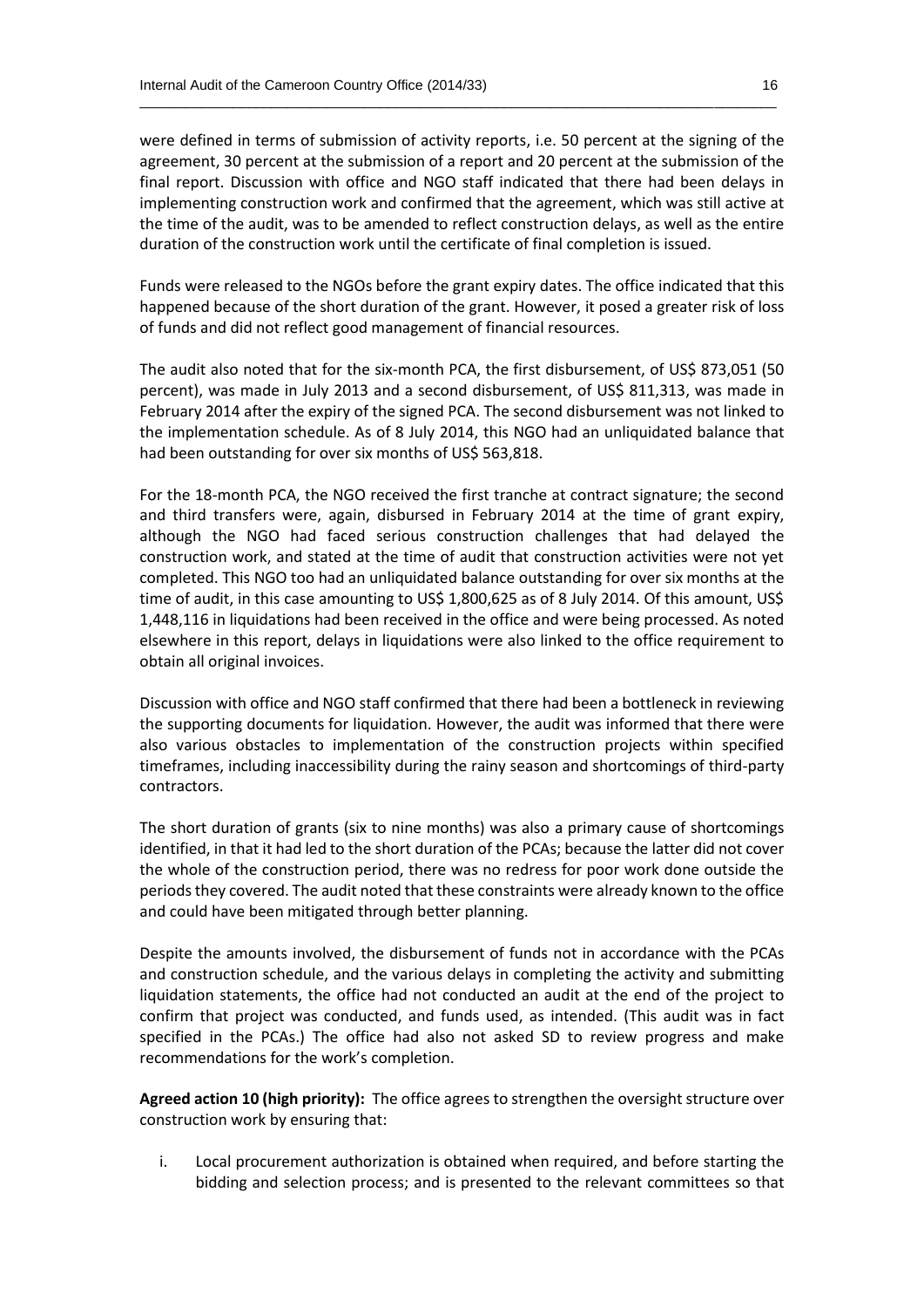they can confirm that it has been obtained.

ii. A request is submitted to Supply Division to review the overall progress of the construction work and provide recommendations to ensure its satisfactory completion.

\_\_\_\_\_\_\_\_\_\_\_\_\_\_\_\_\_\_\_\_\_\_\_\_\_\_\_\_\_\_\_\_\_\_\_\_\_\_\_\_\_\_\_\_\_\_\_\_\_\_\_\_\_\_\_\_\_\_\_\_\_\_\_\_\_\_\_\_\_\_\_\_\_\_\_\_\_\_\_\_\_\_

Staff responsible for taking action: Supply Specialist, Chairperson of PCARC & CRC and the Supply Specialist

Date by which action will be taken: November 2014

#### **Agreed action 11 (high priority):** The office agrees to:

- i. Establish a work process for construction work, and, with input from the Regional Office, Supply Division and Public Partnerships Division, define how to handle construction in an emergency situation. More specifically, ensure that all construction projects are part of signed workplans, and that construction and payment procedures defined.
- ii. Conduct, as scheduled, an end-of-project audit as mentioned in the signed programme cooperation agreement (PCAs) and establish a mechanism to implement any recommendation that may be raised before the end of amended PCAs.

Staff responsible for taking action: Quality assurance committee Date by which action will be taken: March 2015

#### Resource mobilization

 $\overline{a}$ 

Country offices are expected to develop and implement a resource mobilization<sup>6</sup> strategy to secure approved Other Resources (OR)<sup>7</sup> in support of the Country Programme. The strategy should set specific targets for the programme period and outline how, where, when and with whom resource mobilization activities will be undertaken.

According to the approved country programme document for 2013-2017, the planned country programme budget amounted to US\$ 79.5 million, of which US\$ 47.7 million was OR – i.e. 60 percent. The country office needs to raise this OR to achieve its planned programme results. Out of the approved OR ceiling of US\$ 47.7 million, US\$ 15.7 million, or 33 percent, had been raised at the time of the audit, which was the second year of the current country programme. In addition, the office received US\$ 20.3 million in other resources emergency funding (ORE) in 2013-2014, mainly for the CAR refugee crisis.

The overall fundraising performance was satisfactory, but there were shortfalls for some specific areas. The country office indicated that it was facing difficulties in raising funding for Monitoring and Evaluation, Communication and Child Protection. In fact, when the audit reviewed the VISION data, it found that the programme components least funded, as of June 2014, were Child Protection and Basic Education, with OR funding of 12 percent and 18 percent respectively. The Young Child Survival programme component seemed to be well funded, with an overall availability of OR of 58 percent; however, there were some outcomes

 $6$  While the terms "resource mobilization" and "fundraising" are often used interchangeably, the former is slightly broader; although fundraising is its largest single component, it also includes mobilizing resources in the form of people (volunteers, consultants and seconded personnel), partnerships, or equipment and other in-kind donations.

<sup>7</sup> For a definition of Other Resources and Regular Resources, see *Summary*, p2 above.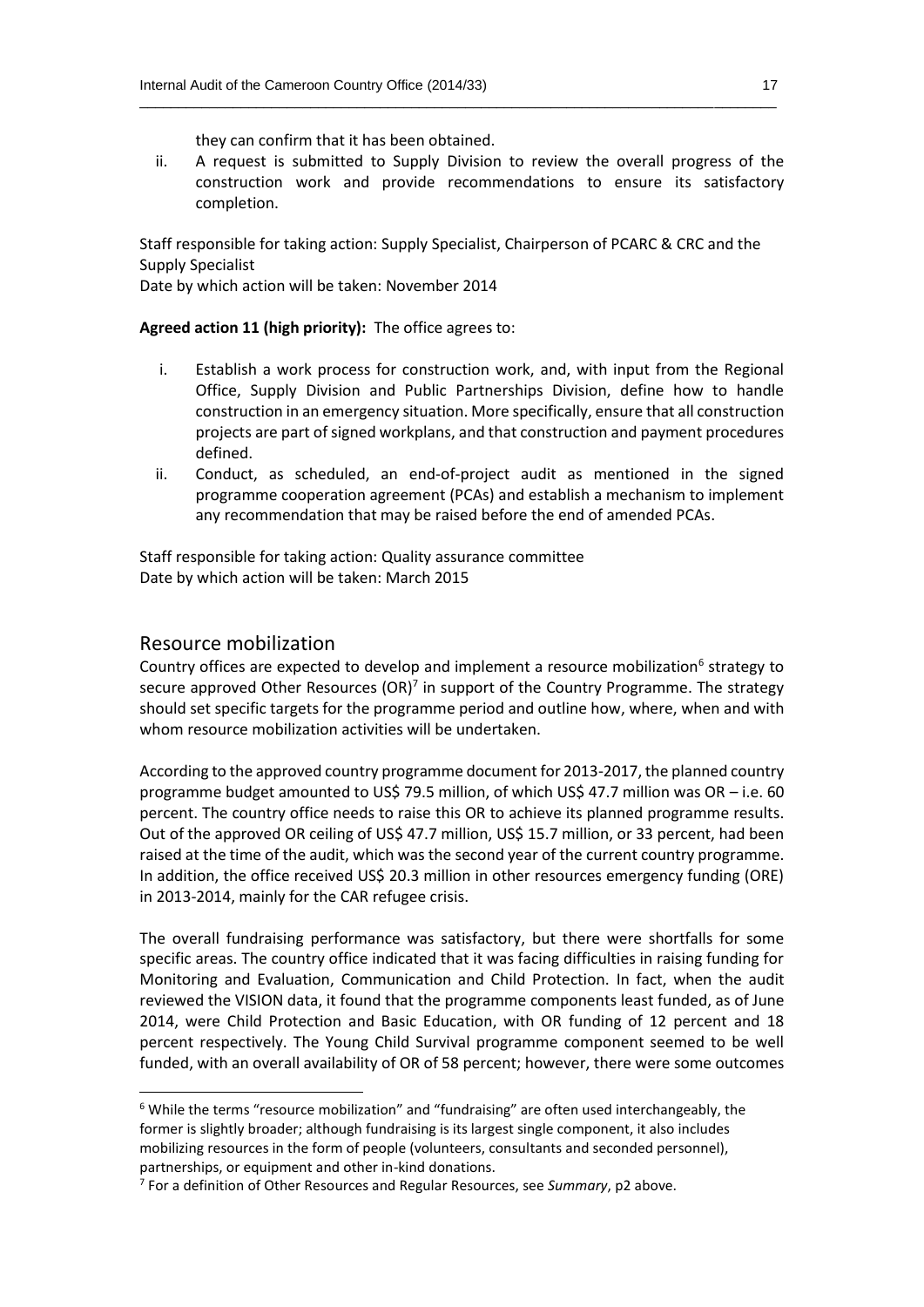with notable funding gaps, such as outcome 1 of Health (*cadre normatif*) and outcome 3 of Nutrition (*Communautaire*) that were only 12 percent and 8 percent funded respectively. Moreover, as noted earlier in this report (see *Staffing and recruitment*, p5 above), a number of post were vacant for periods varying from three months to four years because of lack of OR funding.

\_\_\_\_\_\_\_\_\_\_\_\_\_\_\_\_\_\_\_\_\_\_\_\_\_\_\_\_\_\_\_\_\_\_\_\_\_\_\_\_\_\_\_\_\_\_\_\_\_\_\_\_\_\_\_\_\_\_\_\_\_\_\_\_\_\_\_\_\_\_\_\_\_\_\_\_\_\_\_\_\_\_

The audit noted that although the office had had a draft resource mobilization strategy since May 2013, it had not yet been finalized. Furthermore, the audit noted that the draft strategy did not meet the guidance on resource mobilization strategies issued by UNICEF's Private Funding and Partnerships office (PFP). The strategy did not indicate critical funding needs by sector, or specify fundraising targets for underfunded outcomes. Moreover the office had planned overall budgets by neither output nor by year; doing so would have provided benchmarksto assess the funding status of the outputs at any given time. Even at the outcome level, the audit did not find evidence of monitoring of the status of OR against the planned amount. The office also lacked a system to allow for systematic monitoring of proposals to donors and proactive follow-up with potential donors.

There was also no resource mobilization accountability framework with clear responsibilities assigned to specific staff members. The audit reviewed a sample of performance evaluation reports (PERs) of programme staff and noted that they were not always specific. For example, the PER of a senior programme staff member stated: "contribute to fundraising and resource mobilization", but without specific indicators.

**Agreed action 12 (medium priority):** The country office agrees to:

- i. Prioritize the finalization of the resource mobilization strategy, including specific objectives for fundraising, and a list of planned activities with assigned responsibilities and timelines; and regularly monitor its implementation at an appropriate level.
- ii. Assign responsibilities for the management and monitoring of resource mobilization activities, and reflect those responsibilities in the performance evaluation reports of relevant staff, using specific indicators.
- iii. Establish a mechanism to monitor, on a regular basis, the funding status of outcomes and outputs against planned amounts, and the status of proposals to donors; and take appropriate action as needed.

Staff responsible for taking action: Representative, Deputy Representative, resource mobilization specialist

Date by which action will be taken: May 2015

#### Monitoring of programme implementation

Country offices are expected to establish mechanisms, guidance and standards for on-site monitoring of programme implementation. A good field-monitoring programme requires that an office plan its field monitoring, that it have clear guidelines as to what information should be gathered and how it should be presented, and that it should systematically follow up on the recommendations arising from trip reports. The audit reviewed the office's field monitoring and reporting, and noted the following.

*Field-monitoring tools:* In February 2014, the management had proposed use of two new tools. One was a trip report template, and the other one was a spreadsheet for following up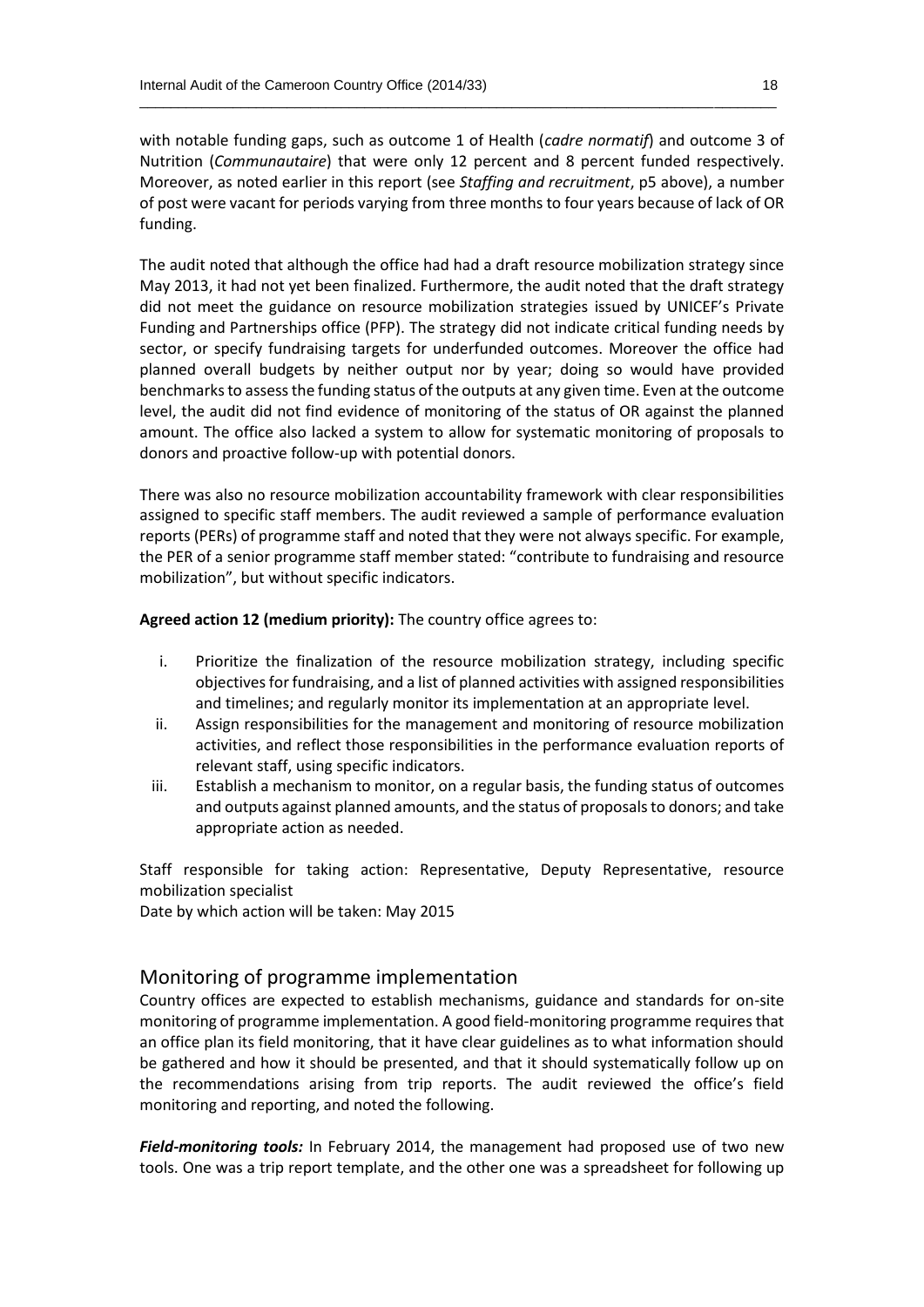on the recommendations arising from field visits. Staff were to use both from 1 March 2014. The audit reviewed the new template and noted that it did not provide for the comparison between the expected results of the mission and those actually achieved. There was also confusion between one section of the template that covered recommended-follow up and another on mission recommendations. Also, as of the date of the audit (July 2014), the proposed system for monitoring field-trip recommendations had not yet implemented.

\_\_\_\_\_\_\_\_\_\_\_\_\_\_\_\_\_\_\_\_\_\_\_\_\_\_\_\_\_\_\_\_\_\_\_\_\_\_\_\_\_\_\_\_\_\_\_\_\_\_\_\_\_\_\_\_\_\_\_\_\_\_\_\_\_\_\_\_\_\_\_\_\_\_\_\_\_\_\_\_\_\_

The office lacked a standard operating procedure (SOP) and performance indicators related to field monitoring visits, such as minimum number of field- monitoring missions by category of staff (chief of section, programme officers, etc.).

*Planning:* The planning for field visits was done twice a month, but only to plan driver and car use.

*Quality of reports:* The audit reviewed six reports from field-monitoring trips by the *Young Child Survival* and *Education* sections – among the most significant programme components. The following was noted:

- Monitoring objectives were not systematically stated.
- Progress noted was not assessed against expected achievements.
- Recommendations were not systematically specific, being formulated in broad terms and omitting responsible staff and timelines.
- In some instances, there were no recommendations even though some important issues were noted.
- Trip reports were not always signed by the respective supervisor. When they were, the supervisor did not comment on the content/follow-up of the report.
- Causes of the issues raised were not mentioned.

The office had not established field-monitoring standards and the quality review of field monitoring reports was not adequate.

*Programme reviews:* Offices are expected to conduct at least one programme review with counterparts to assess progress against planned results, identify constraints and decide on corrective measures for the following workplan.

The office undertook two sectorial programme reviews each year, at the middle and end of the year. The audit reviewed the minutes of 2013 annual review of one of the largest programme components, which encompassed three programmes. A wide range of partners had participated, including the regional delegates, NGOs, and a number of other UN agencies. The minutes showed that the findings and recommendations of the review had been agreed upon and recorded. However, the recommendations from this review were general and not specific. Also, the audit tracked four of these recommendations to the updated workplan but could not find evidence that three of them were taken into consideration.

These shortcomings occurred because there was no quality assurance process over the results of programme reviews.

**Agreed action 13 (medium priority):** The country office agrees to enhance its monitoring of programme implementation by establishing a system that ensures the following: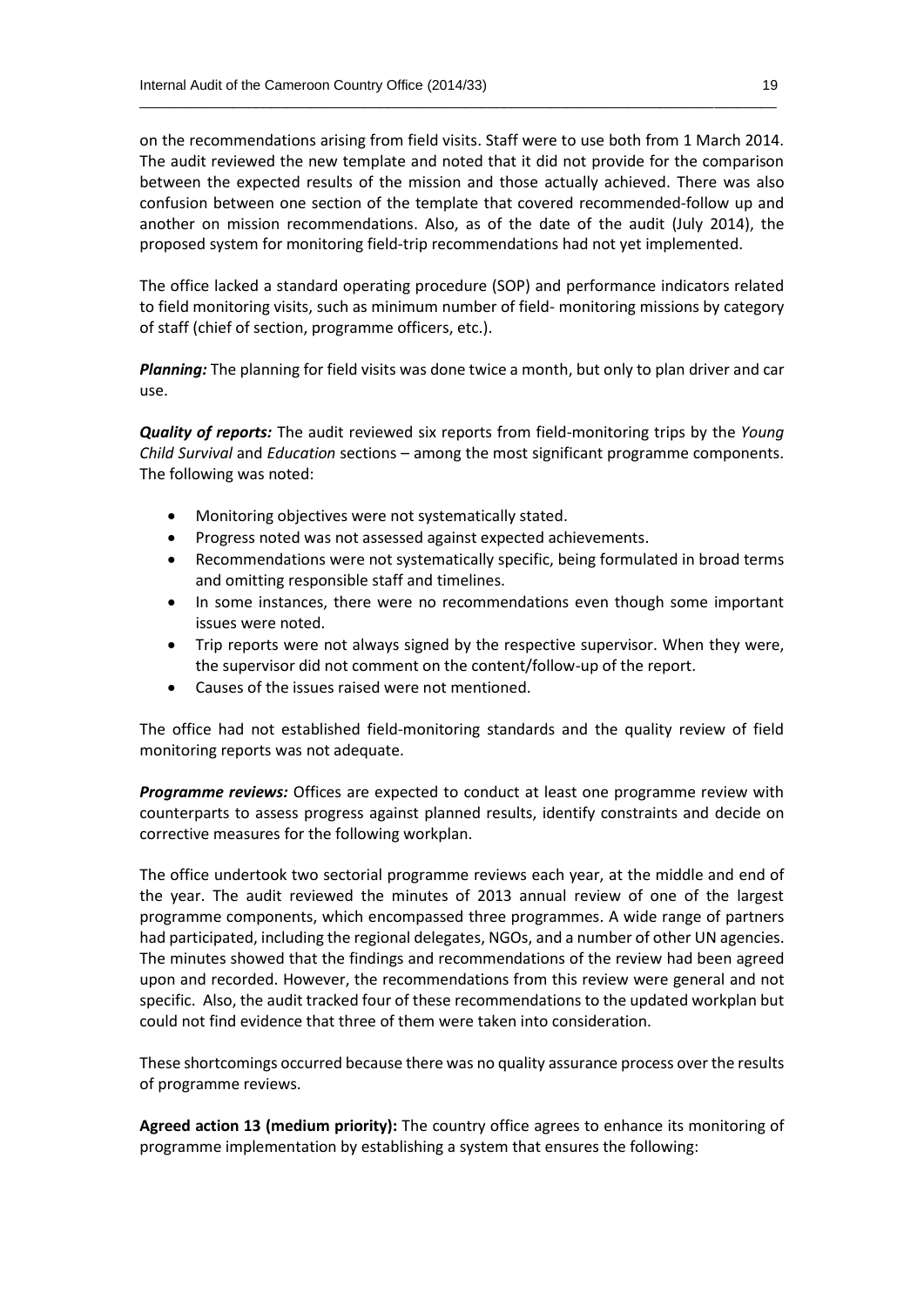i. Inclusion, in all field-monitoring reports, of the results expected from the field visits and an indication as to whether the expected results were achieved or not.

\_\_\_\_\_\_\_\_\_\_\_\_\_\_\_\_\_\_\_\_\_\_\_\_\_\_\_\_\_\_\_\_\_\_\_\_\_\_\_\_\_\_\_\_\_\_\_\_\_\_\_\_\_\_\_\_\_\_\_\_\_\_\_\_\_\_\_\_\_\_\_\_\_\_\_\_\_\_\_\_\_\_

- ii. The framing of all field-trip recommendations so that they are specific, with assigned responsible staff and timelines.
- iii. Implementation of the process for monitoring the status of implementation of recommendations from field visits.
- iv. Exercise by supervisors of their quality assurance oversight responsibility when authorizing travel requests and reviewing trip reports.
- v. Establishment of a process to ensure that programme review recommendations are specific and are taken into consideration in the following workplans.

Staff responsible for taking action: Deputy Representative, Heads of sections, Monitoring & Evaluation and the country management team. Date by which action will be taken: April 2015

#### Integrated monitoring and evaluation plan (IMEP)

Annual IMEPs had been prepared for 2013 and 2014, as well as an overall IMEP for the 2013- 2017 country programme.

As of end December 2013, out of 10 surveys, studies and evaluations planned in the IMEP for that year, one had been completed, seven cancelled, and two carried over and included in the 2014 IMEP – a completion rate of 10 percent. None of the five evaluations planned in 2013 had taken place – including evaluation of two education pilots, which meant the office did not have the information needed to decide on their outcome and whether to take them to scale.

According to the office, this was due to ambitious planning, and to inclusion of some activities that had not really been needed and were subsequently cancelled. In some instances, the information sought was found to be available from another source.

The audit noted that there was no formal process for preparation and regular review of the IMEP to ensure that it was focused on the most important activities, and that those planned would be completed. The office stated that the Representative and the monitoring and evaluation (M&E) unit discussed the preparation of 2014 IMEP with each programme section, but these discussions were not documented.

The office had lately started to improve its controls over the IMEP. In 2014, the M&E unit introduced a new procedure for programme sections to justify inclusion of activities in the IMEP, but only two out of six of the sections had complied. In addition, during its meeting of April 2014, the country management team had recommended that the Education, Nutrition and WASH programmes be evaluated before the end of the current country programme in 2017. However, the rationale for this decision was not explained in the minutes and the 2013- 2017 IMEP was not updated accordingly. No evaluation was envisaged for the Child and Maternal Health programme, even though it had not been evaluated for the last five years.

For 2014, only one evaluation was planned (related to the WASH programme).

#### **Agreed action 14 (medium priority):** The office agrees to:

i. Establish an office-wide process to strengthen oversight over the preparation,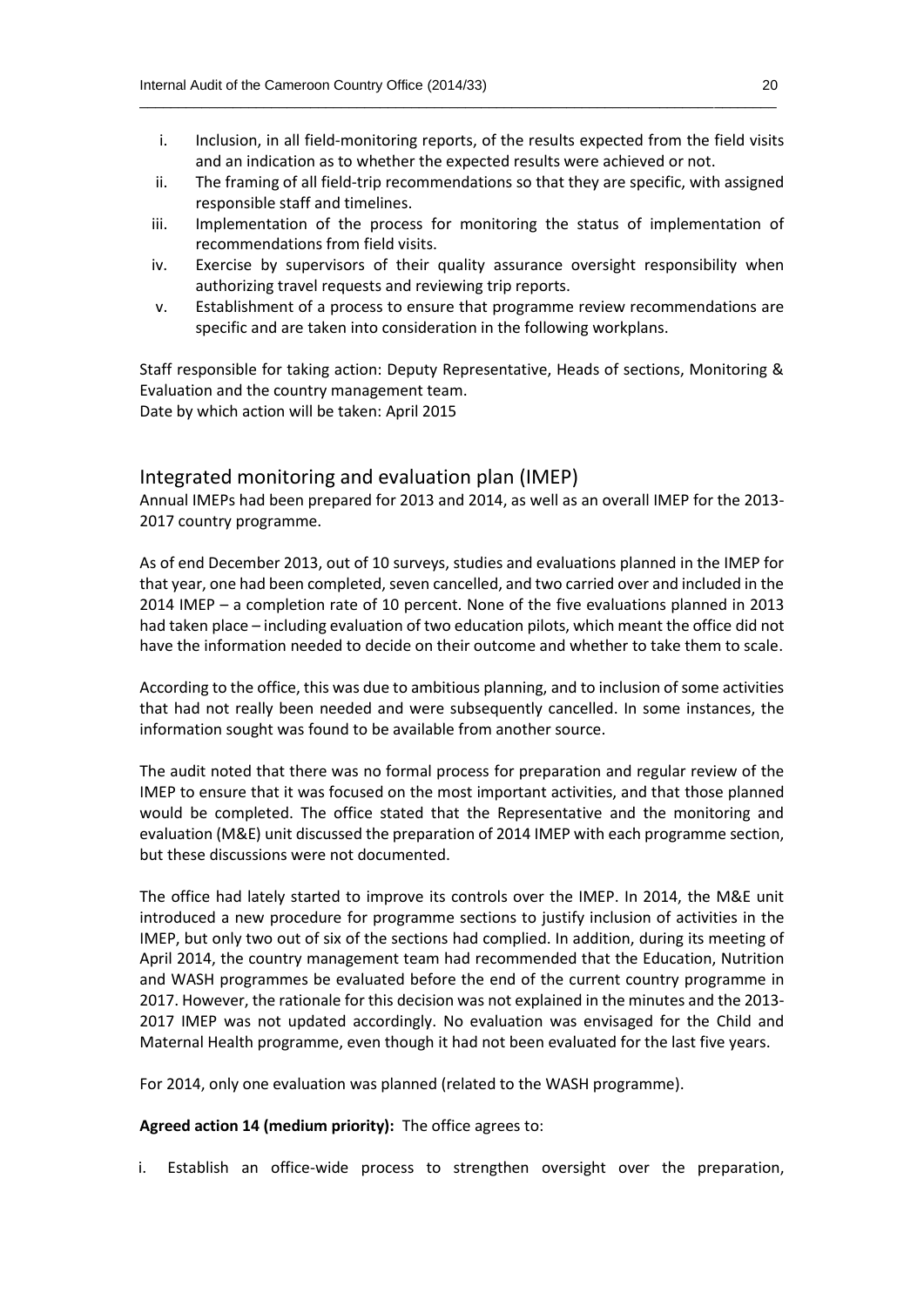implementation and follow-up of the Integrated Monitoring and Evaluation Plan (IMEP), and ensure a satisfactory implementation rate.

ii. Define criteria, and document the rationale, for selection of specific programmes to be evaluated, and ensure that pilot programme evaluations are included in the IMEP and implemented.

\_\_\_\_\_\_\_\_\_\_\_\_\_\_\_\_\_\_\_\_\_\_\_\_\_\_\_\_\_\_\_\_\_\_\_\_\_\_\_\_\_\_\_\_\_\_\_\_\_\_\_\_\_\_\_\_\_\_\_\_\_\_\_\_\_\_\_\_\_\_\_\_\_\_\_\_\_\_\_\_\_\_

Staff responsible for taking action: Deputy Representative, Monitoring & Evaluation and the country management team

Date by which action will be taken: February 2015

#### Donor reporting

Country offices are expected to produce timely, good-quality donor reports that are acceptable to donors. This includes comparing results achieved, activities implemented and actual expenditures against those planned.

According to VISION data on donor reporting, out of 19 reports due in 2013, nine (47 percent) had been sent on time and 10 (53 percent) were late. In 2014, as of 4 June, out of nine reports due, seven (78 percent) were sent on time and two (22 percent) were late. The programme coordination team (PCT) was closely following up the timely submission of reports and the utilization of non-grant funds before their expiry.

According to the office, this situation was caused by delay in the preparation of some draft donor reports, by the quality assurance process requiring more time than expected in some cases where the reports were of poor quality, and in some instances by non-compliance with the office's review and transmission procedure.

The audit reviewed four donor reports. The following were noted in one or more of them:

- When the funding received was less that the amount requested in the proposal, the latter was not adjusted to indicate what specific results would be achieved and how the grant would be used. There was therefore no benchmark against which to assess reported progress of activities and spending.
- Reported results were expressed in terms of activities and not results, and achievements were not reported against the expected results indicated in the proposal.
- Activities and achievements reported were global and not specific to the contribution subject of the donor report.
- The donor was not asked for feedback on the report.

The office had prepared an SOP for donor reporting that assigned responsibility for quality assurance of all donor reports to the Deputy Representative, with support from social policy and M&E staff. However, this SOP was included in the office resource mobilization strategy that had not yet been finalized as of the date of the audit (see observation *Resource mobilization*, p17 above).

**Agreed action 15 (medium priority):** The office agrees to:

i. Analyze the causes of some donor reports being submitted late and take corrective action.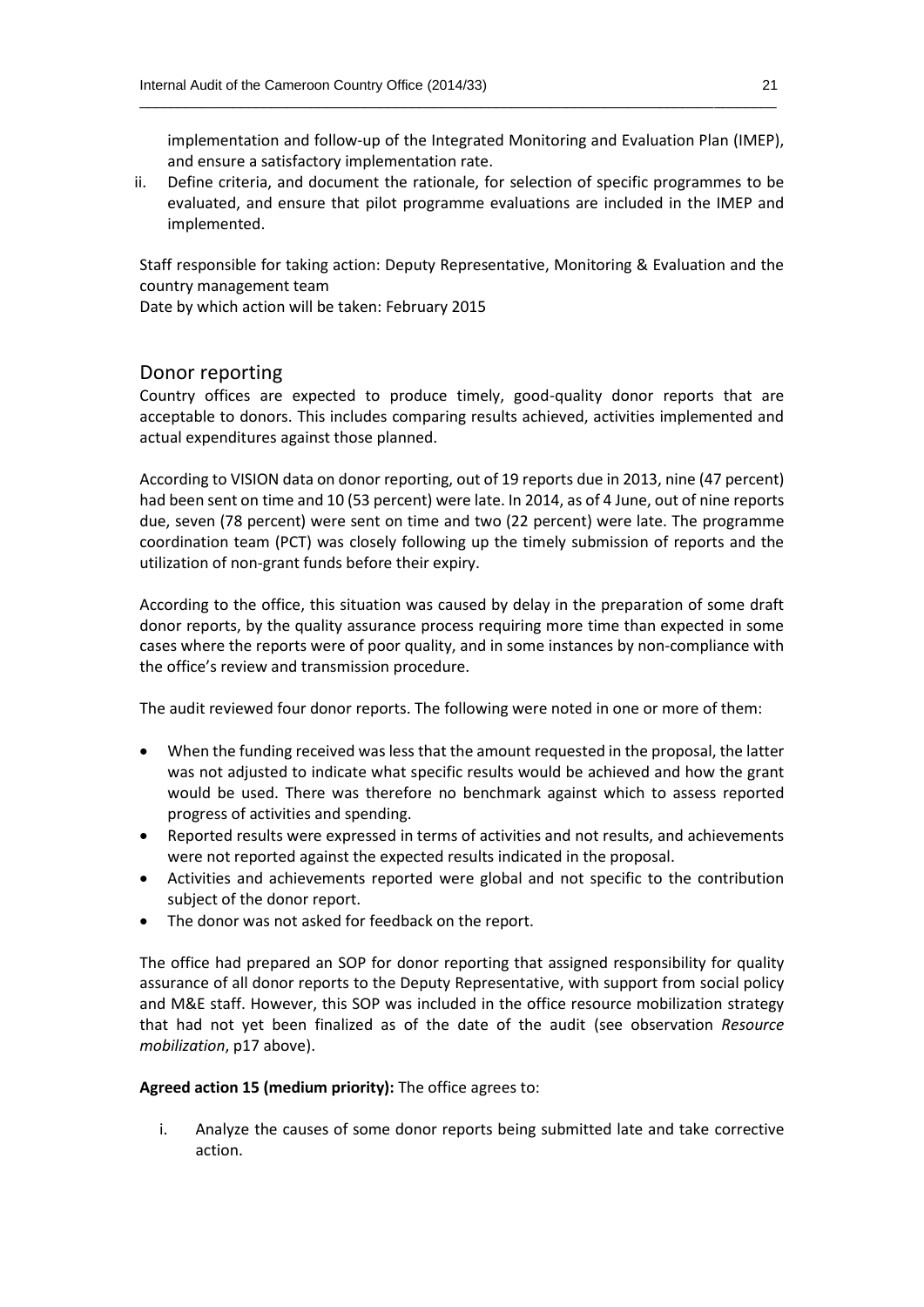ii. Review, reinforce and finalize its quality assurance process over the quality of donor reports, to ensure in particular that achievements reported to donors are expressed in terms of actual against planned results, that proposals are adjusted to funding received and that donors are systematically requested to provide their feedback.

\_\_\_\_\_\_\_\_\_\_\_\_\_\_\_\_\_\_\_\_\_\_\_\_\_\_\_\_\_\_\_\_\_\_\_\_\_\_\_\_\_\_\_\_\_\_\_\_\_\_\_\_\_\_\_\_\_\_\_\_\_\_\_\_\_\_\_\_\_\_\_\_\_\_\_\_\_\_\_\_\_\_

Staff responsible for taking action: Resources mobilization specialist, the Reporting specialist, Monitoring & Evaluation and the Quality Assurance Committee Date by which action will be taken: March 2015

#### Programme management: Conclusion

Based on the audit work performed, OIAI concluded that the controls and processes over programme management, as defined above, needed improvement to be adequately established and functioning.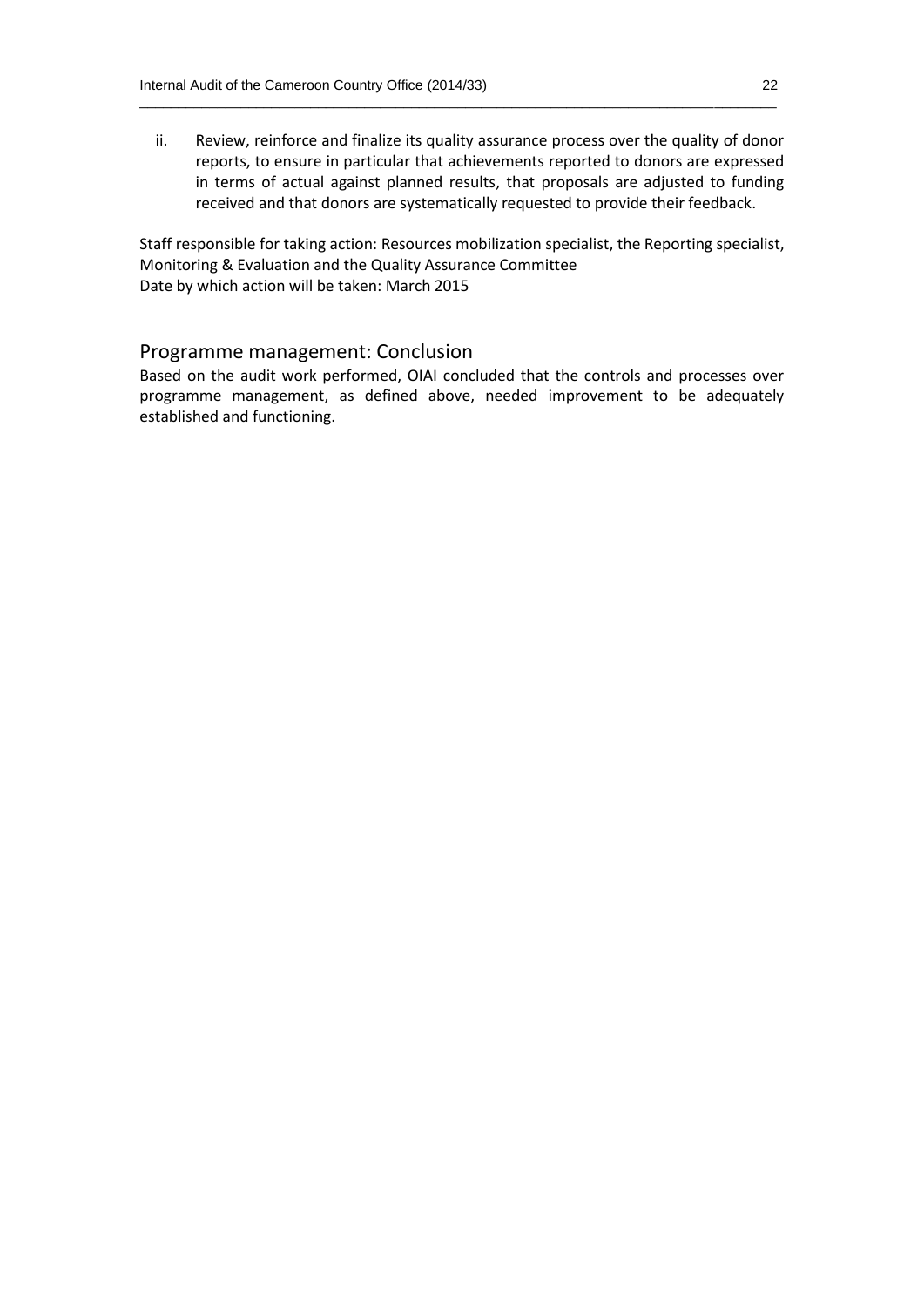### 3 Operations support

In this area the audit reviews the country office's support processes and whether they are in accordance with UNICEF Rules and Regulations and with policies and procedures. The scope of the audit in this area includes the following:

\_\_\_\_\_\_\_\_\_\_\_\_\_\_\_\_\_\_\_\_\_\_\_\_\_\_\_\_\_\_\_\_\_\_\_\_\_\_\_\_\_\_\_\_\_\_\_\_\_\_\_\_\_\_\_\_\_\_\_\_\_\_\_\_\_\_\_\_\_\_\_\_\_\_\_\_\_\_\_\_\_\_

- **Financial management**. This covers budgeting, accounting, bank reconciliations and financial reporting.
- **Procurement and contracting.** This includes the full procurement and supply cycle, including bidding and selection processes, contracting, transport and delivery, warehousing, consultants, contractors and payment.
- **Asset management**. This area covers maintenance, recording and use of property, plant and equipment (PPE). This includes large items such as premises and cars, but also smaller but desirable items such as laptops; and covers identification, security, control, maintenance and disposal.
- **Inventory management.** This includes consumables, including programme supplies, and the way they are warehoused and distributed.
- **Information and communication technology (ICT)**. This includes provision of facilities and support, appropriate access and use, security of data and physical equipment, continued availability of systems, and cost-effective delivery of services.

All the areas above were covered in this audit.

#### Management of cash transfers

Cash transfers to implementing partners disbursed in 2013 amounted to US\$ 6.5 million, which was 26 percent of total expenditure. In 2014 as of 16 June, cash transfer disbursed amounted to US\$ 3.5 million, or 35 percent of the total expenditure. On 16 June 2014, the amount of direct cash transfers (DCTs) outstanding for Cameroon amounted to US\$ 7.7 million; of this, US\$ 1.4 million had been outstanding of more than nine months.

The audit noted that the office did not have a clear picture of partners' capacity for planning and managing DCTs at project level, and UNICEF staff were not aware of the financial administration arrangements within its partner organizations. Partners had not been trained on development of acceptable DCT requests, and the office did not have a work-process for the timely release of DCT to partners. Responsible government and non-governmental partners met by the audit stated that they had not been trained in UNICEF procedures, although they had received various forms to be used for requesting cash transfers and submitting invoices for liquidations.

*Cash transfers disbursements to counterparts:* The audit reviewed a sample of cash-transfer disbursements and noted that in 12 out of 18 cash transfers, the amount did not tally with the counterpart requests. For example a government partner received XAF 169,629,600 (US\$ 340,000), against a request of XAF 12,131,000 (US\$ 24,300). It was noted that additional cash was forseven other implementing partners that had long-outstanding cash transfers and which, based on UNICEF procedures, should not have received additional funds unless there was prior approval by the Regional Office or the Comptroller. These indirect transfers also distorted the relevant accounts and the monitoring of outstanding DCT. Moreover, they risked loss of the funds transferred to partners that were unwilling or were unable to account for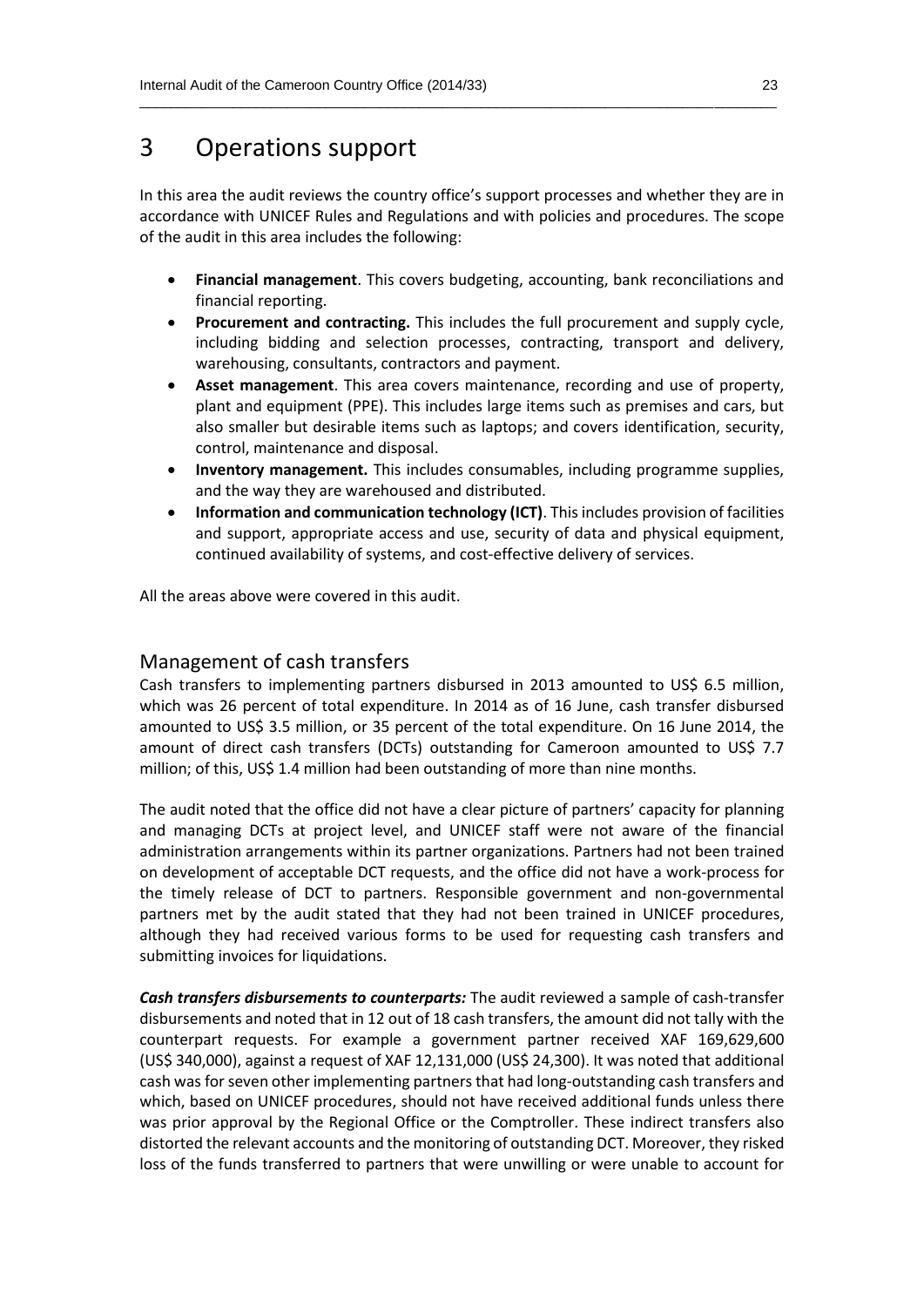prior funds.

The audit review of sampled disbursements also noted that most of the DCT requests were submitted late. Examples included five polio campaign-related DCTs amounting to US\$ 2.9 million. For those cash transfers, requests and disbursement were made late and in some instances approval from the Regional Office had to be obtained in order to release DCT to partners with balances outstanding over six months. In some other instances, the government had to release advance funds at the start of the campaign.

\_\_\_\_\_\_\_\_\_\_\_\_\_\_\_\_\_\_\_\_\_\_\_\_\_\_\_\_\_\_\_\_\_\_\_\_\_\_\_\_\_\_\_\_\_\_\_\_\_\_\_\_\_\_\_\_\_\_\_\_\_\_\_\_\_\_\_\_\_\_\_\_\_\_\_\_\_\_\_\_\_\_

Partners requested disbursements by letter, but the office had no guidelines as to what information should be in that letter. In addition to the request letter, partners submitted FACE forms, but these were not properly completed in any of the 18 cases sampled. The FACE form was not signed by both UNICEF staff and counterpart

In three instances, DCTs were recorded directly as expenses. These DCTs could therefore not be monitored, and the outstanding balance (which was over 10 months) in those instances was not reflected in the DCT monitoring report.

The office systematically notified partners of the cash transfer amount approved for payment and the date of payment; it was however noted that in nine out of 18 transactions reviewed, the partners did not acknowledge receipt of DCT. In another nine transactions, acknowledgements were signed late – up to a year after the disbursement was made.

*Liquidations:* The audit reviewed a sample of cash-transfer liquidations – that is, the process by which partners account for the use of funds, and those funds are then accepted by the office as spent rather than outstanding. The audit noted the following:

- The office did not use FACE form for liquidation. It instead obtained a summary-ofexpenditures statement that was not signed by responsible implementing partners who received the funds.
- In 10 out of 16 sampled liquidations, no summary of expenditures was provided for total or partial liquidation; the liquidation required addition of invoices received from partners. In three instances, the summary of expenditures was included but not dated, making it hard to monitor the timeliness of the request.
- In 11 instances, the amount stated in the summary of expenditures differed from the amount that was liquidated in VISION. The differences ranged from US\$ 24 up to US\$ 52,000. The absence of signed statement reduced the accountability of the partners and programme involved in the process.
- In five cases, there were delays of over two months in liquidation.
- Long-outstanding DCT had affected programme implementation. In one case, a partner had had outstanding DCT that had prevented further transfers for over a year; consequently that partner had not implemented any activities in 2014. In another case, US\$ 20,000 had been released wrongly to an implementing partner and the office had not been able to recover the entire amount. A balance of US\$ 10,000 was recovered at the time of audit.

#### **Agreed action 16 (high priority):** The office agrees to:

i. Discontinue the system of releasing funds to multiple partners through one account, and comply with UNICEF procedures on releasing cash transfers to partners with long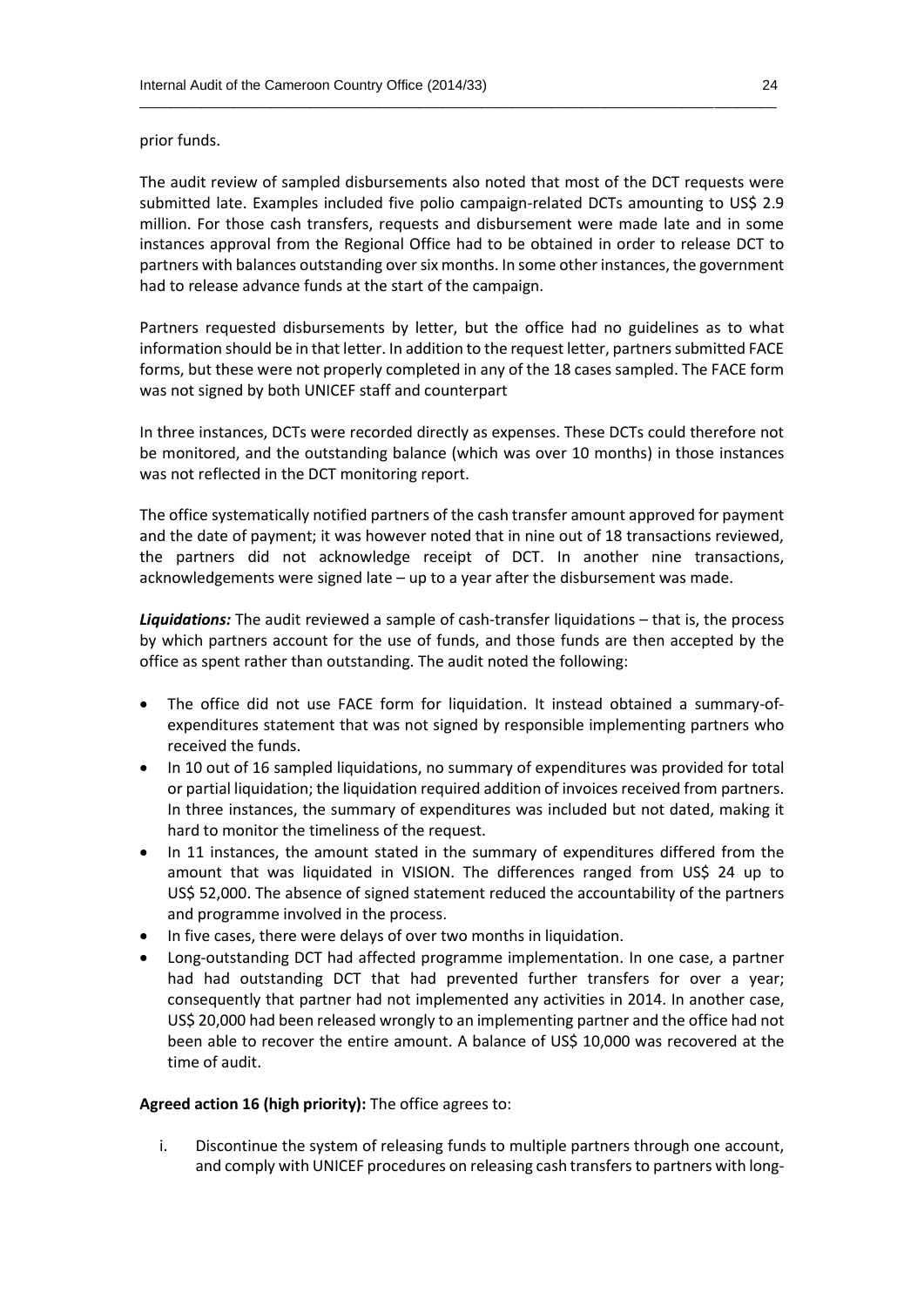outstanding cash transfers without appropriate authorization.

ii. Train staff and partners and strengthen their compliance with the correct policies and procedures.

\_\_\_\_\_\_\_\_\_\_\_\_\_\_\_\_\_\_\_\_\_\_\_\_\_\_\_\_\_\_\_\_\_\_\_\_\_\_\_\_\_\_\_\_\_\_\_\_\_\_\_\_\_\_\_\_\_\_\_\_\_\_\_\_\_\_\_\_\_\_\_\_\_\_\_\_\_\_\_\_\_\_

Staff responsible for taking action: Deputy Representative and HACT focal point Date by which action will be taken: February 2015

#### Procurement of goods and services

The audit reviewed the office's procurement of goods and services and noted the following.

*Contracts for services:* As of June 2014, there were more than 150 contracts for services that were open in VISION. The audit reviewed a sample of 14 contract transactions, and noted that in six instances, the contract was signed after the start date of the activities and in one case the contract was not signed by the contractor.

In three instances, consultants were performing staff responsibilities. The audit noted that the signed contracts did not have clear deliverables, and monthly activity reports were not linked to monthly payments. In one instance (logistics officer), the evaluation was not done and a certificate of completion issued before payments were made.

*Supply procurement:* The office procured supplies not only for Cameroon but also for the CAR country programme. The office had signed various long-term agreements (LTAs) with an integrated logistics provider that provided customs clearance, freight, warehousing and transport of goods. The audit noted that there were unpaid invoices from 2010 to 2013 amounting to approximatively US\$ 64,000. Discussion with the office and the company indicated that among the various reasons for the delays was the absence of a mechanism for recording invoices; the office and the contractor therefore found it difficult to identify which invoices were accepted and/or rejected. The audit also noted that the office had issued five LTAs to four local suppliers and in one instance procurement was made against an expired LTA.

There were also some delays noted in clearing items received at the port. The freight forwarding company indicated that long delays in clearing food supplies was because it had to obtain customs clearance without the appropriate health certification from the supplier (*attestation phytosanitaire d'origine*, which was to be provided by the office). Examples included three containers of Plumpy'nut that had been kept at the port since June 3, 2014 because of insufficient documentation presented to Cameroon customs for clearance.

The audit also noted that no market survey was conducted during the period under review.

**Agreed action 17 (medium priority)**: The office agrees to strengthen its procurement for goods and services by ensuring that:

- i. Staff are trained in monitoring and managing contracts using VISION.
- ii. Payments to contractors are based on specified outputs/deliverables and completed evaluation of performance.
- iii. A market survey is conducted of potential suppliers of goods and services.
- iv. There is a process to monitor unpaid invoices and ensure timely payment of suppliers.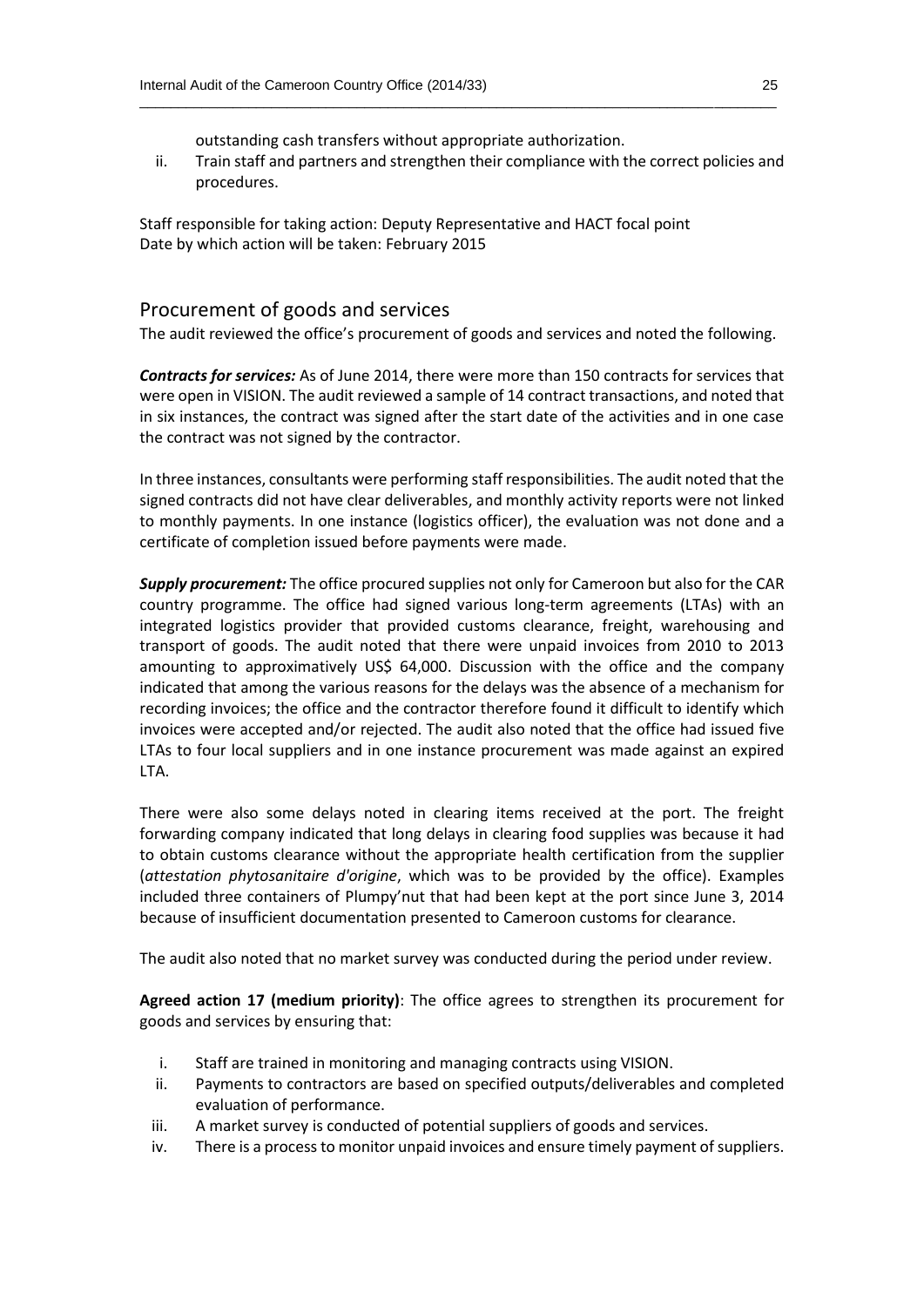v. All required documents for clearance of supplies from customs are provided to the clearing agency in a timely manner.

\_\_\_\_\_\_\_\_\_\_\_\_\_\_\_\_\_\_\_\_\_\_\_\_\_\_\_\_\_\_\_\_\_\_\_\_\_\_\_\_\_\_\_\_\_\_\_\_\_\_\_\_\_\_\_\_\_\_\_\_\_\_\_\_\_\_\_\_\_\_\_\_\_\_\_\_\_\_\_\_\_\_

Staff responsible for taking action: Supply Specialist Date by which action will be taken: February 2015

#### Asset management

The office conducted inventory counts of its assets in 2013 and 2014. A physical count was conducted on 30 June 2014 in Yaoundé. A physical count of N'gaoundéré office was conducted on 12 March 2014 before the transfer of assets from N'gaoundéré to Maroua. The physical counts did not however include UNICEF assets in the Bertoua and Douala zone offices.

The review of the inventory sheets noted that they included very limited information about each item, i.e. office location, short description and inventory number. In the last asset count, the office had had 1,035 assets in total, out of which 213 had no asset number assigned. Given the limited information in the physical count reports, it was not possible to reconcile the information in the reports and in VISION. The office had not reconciled physical count reports with the VISION asset inventory report.

The audit also noted that various bits of information related to each asset were not included in VISION, with the field in its inventory report left blank. Missing information included asset master record number, inventory number, room, site and more. Furthermore, the VISION report did not correctly reflect PSB<sup>8</sup> decisions and action taken. PSB status recorded was "pending PSB review", and action taken based on the 2013 PSB meeting was not reflected in the system.

The June 2014 physical count report did not include the count of office vehicles. The office PPE report submitted to DFAM in August 2013 included 19. For the same period, the VISION record showed five office vehicles. The difference involved vehicles purchased prior to VISION implementation that were not recorded in it, including three vehicles that were presented to the PSB for disposal. The audit confirmed that the vehicles were still at the office and still in use.

Some items that were procured prior to VISION migration were not recorded in VISION. Conversely, the office had recorded some low-value items as assets and capitalized them.

The Chief of Operations stated that the June 2014 count was an interim count to validate items in each office. A physical count by an external consultant was planned for later in 2014.

#### **Agreed action 18 (medium priority)**: The office agrees to:

**.** 

- i. Ensure there is a physical count of all property, plant and equipment (PPE) in the Yaoundé office and in the three zone offices, and that the inventory sheet includes all required information.
- ii. Reconcile information included in the physical count inventory report with that in VISION, investigate discrepancies and ensure that all pre-VISION PPE is correctly recorded and reported.

<sup>&</sup>lt;sup>8</sup> The PSB is the property survey board. This is a committee in country and other offices that makes decisions on the disposal of obsolete or damaged assets.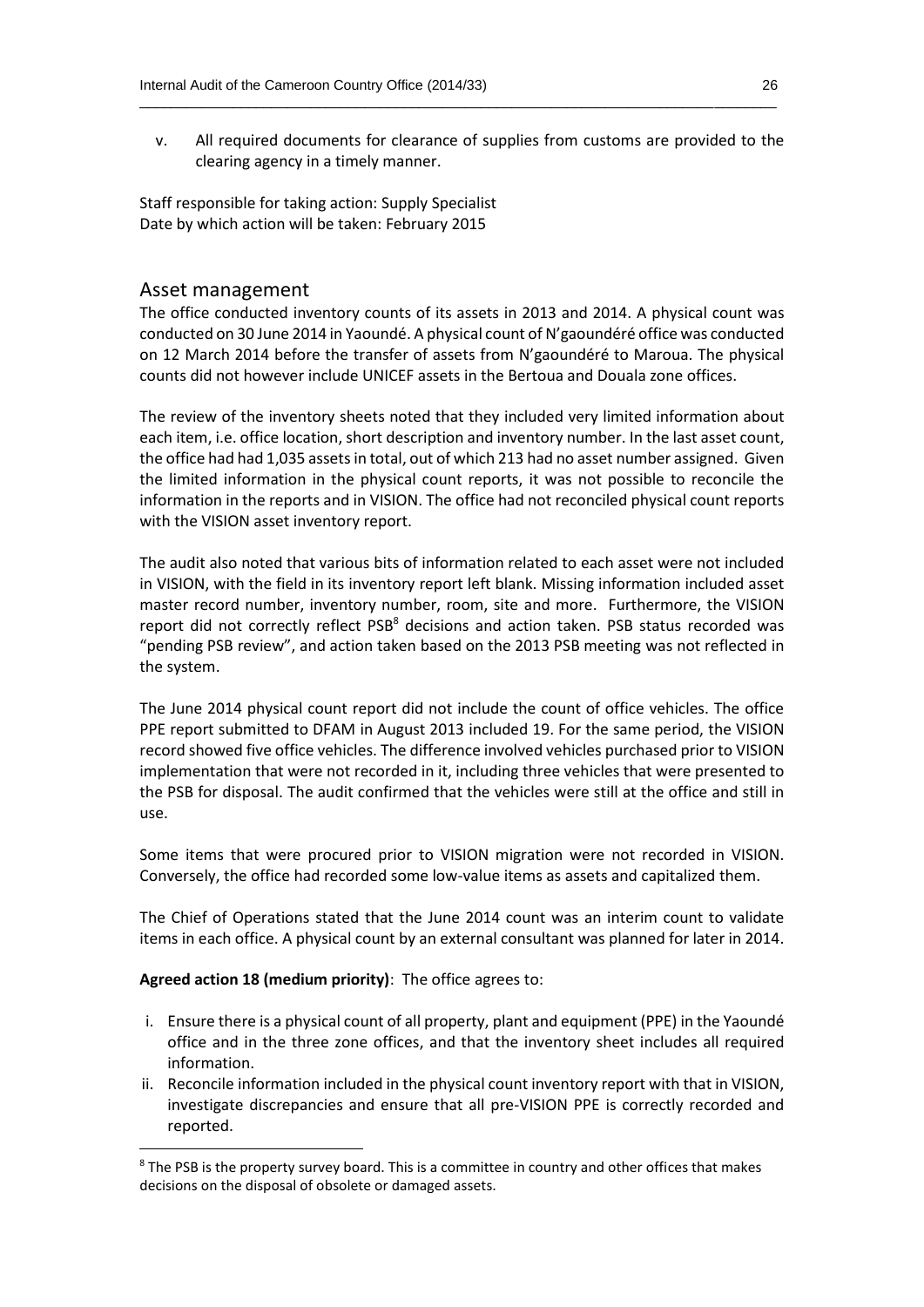Staff responsible for taking action: Chief of Operations Date by which action will be taken: November 2014

#### Operations support: Conclusion

Based on the audit work performed, OIAI concluded that the controls and processes over operations support, as defined above, needed improvement to be adequately established and functioning.

\_\_\_\_\_\_\_\_\_\_\_\_\_\_\_\_\_\_\_\_\_\_\_\_\_\_\_\_\_\_\_\_\_\_\_\_\_\_\_\_\_\_\_\_\_\_\_\_\_\_\_\_\_\_\_\_\_\_\_\_\_\_\_\_\_\_\_\_\_\_\_\_\_\_\_\_\_\_\_\_\_\_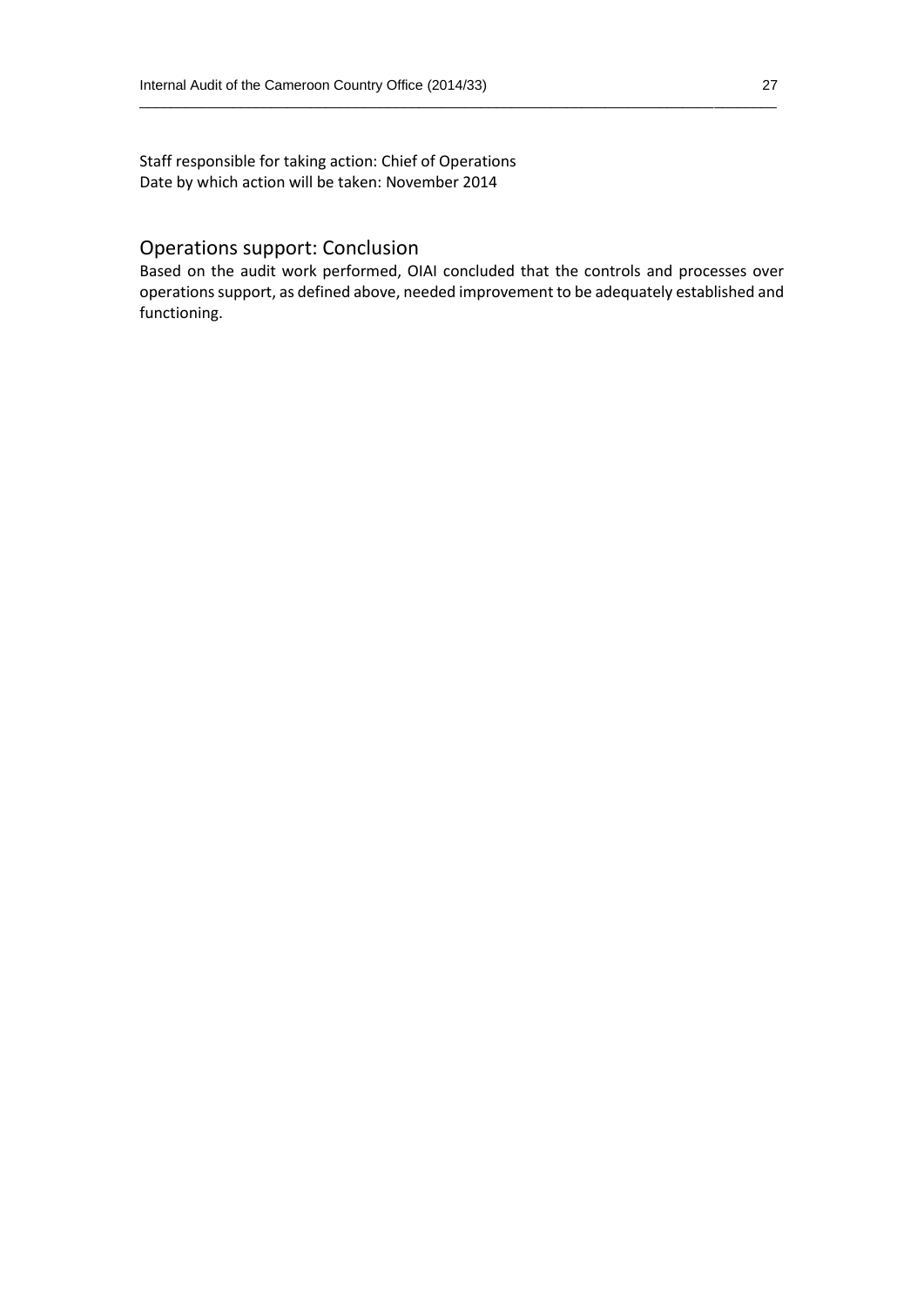# Annex A: Methodology, and definitions of priorities and conclusions

\_\_\_\_\_\_\_\_\_\_\_\_\_\_\_\_\_\_\_\_\_\_\_\_\_\_\_\_\_\_\_\_\_\_\_\_\_\_\_\_\_\_\_\_\_\_\_\_\_\_\_\_\_\_\_\_\_\_\_\_\_\_\_\_\_\_\_\_\_\_\_\_\_\_\_\_\_\_\_\_\_\_

The audit team used a combination of methods, including interviews, document reviews, testing samples of transactions. It also visited UNICEF locations and supported programme activities. The audit compared actual controls, governance and risk management practices found in the office against UNICEF policies, procedures and contractual arrangements.

OIAI is firmly committed to working with auditees and helping them to strengthen their internal controls, governance and risk management practices in the way that is most practical for them. With support from the relevant regional office, the country office reviews and comments upon a draft report before the departure of the audit team. The Representative and their staff then work with the audit team on agreed action plans to address the observations. These plans are presented in the report together with the observations they address. OIAI follows up on these actions, and reports quarterly to management on the extent to which they have been implemented. When appropriate, OIAI may agree an action with, or address a recommendation to, an office other than the auditee (for example, a regional office or HQ division).

The audit looks for areas where internal controls can be strengthened to reduce exposure to fraud or irregularities. It is not looking for fraud itself. This is consistent with normal practices. However, UNICEF's auditors will consider any suspected fraud or mismanagement reported before or during an audit, and will ensure that the relevant bodies are informed. This may include asking the Investigations section to take action if appropriate.

The audit was conducted in accordance with the International Standards for the Professional Practice of Internal Auditing of the Institute of Internal Auditors. OIAI also followed the reporting standards of International Organization of Supreme Audit Institutions.

## Priorities attached to agreed actions

- **High:** Action is considered imperative to ensure that the audited entity is not exposed to high risks. Failure to take action could result in major consequences and issues.
- **Medium:** Action is considered necessary to avoid exposure to significant risks. Failure to take action could result in significant consequences.
- **Low:** Action is considered desirable and should result in enhanced control or better value for money. Low-priority actions, if any, are agreed with the countryoffice management but are not included in the final report.

### **Conclusions**

The conclusions presented at the end of each audit area fall into four categories:

#### *[Unqualified (satisfactory) conclusion]*